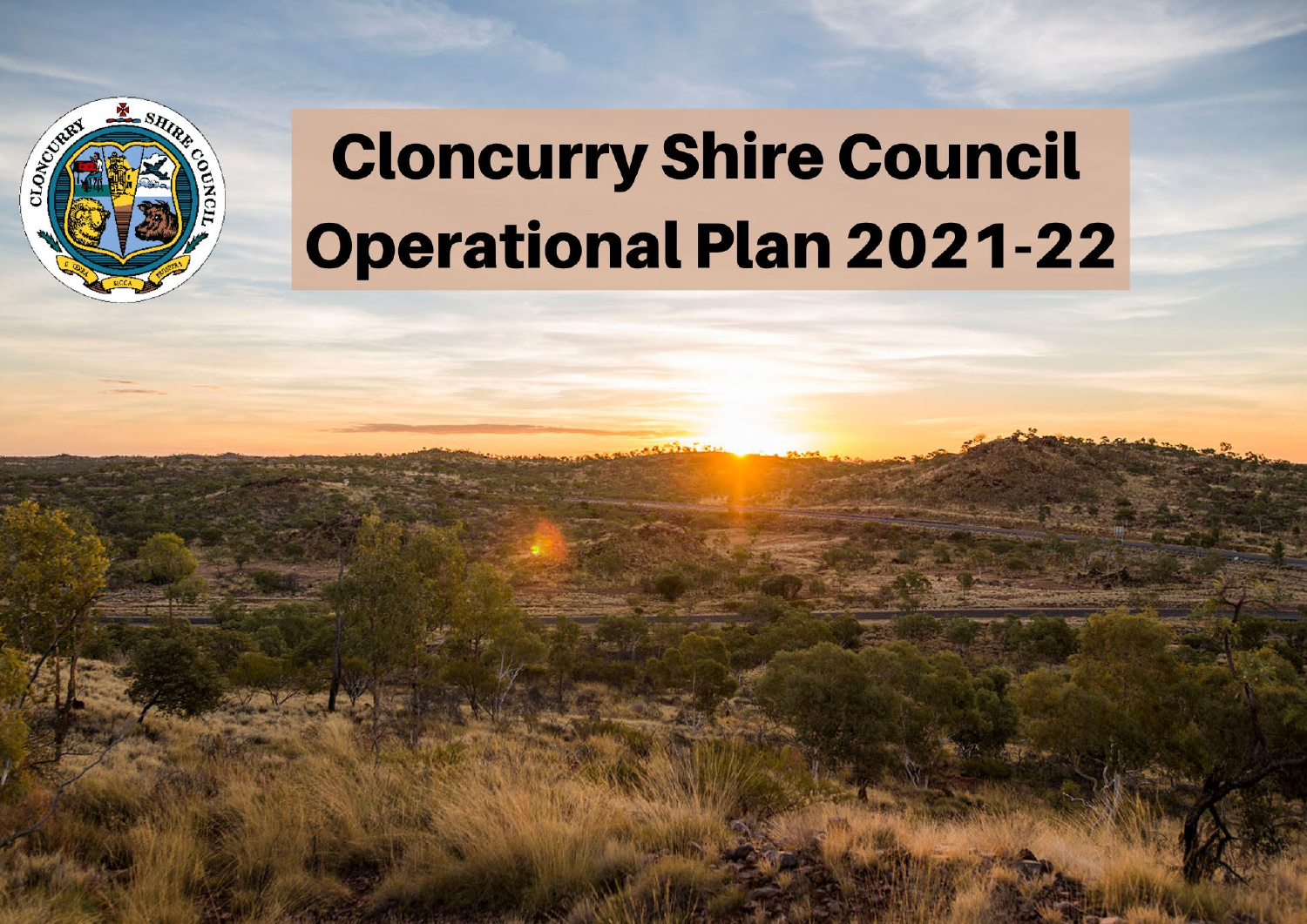## **Table of Contents**

| Introduction                      |  |
|-----------------------------------|--|
|                                   |  |
|                                   |  |
|                                   |  |
|                                   |  |
|                                   |  |
|                                   |  |
| Effective & Inclusive Governance. |  |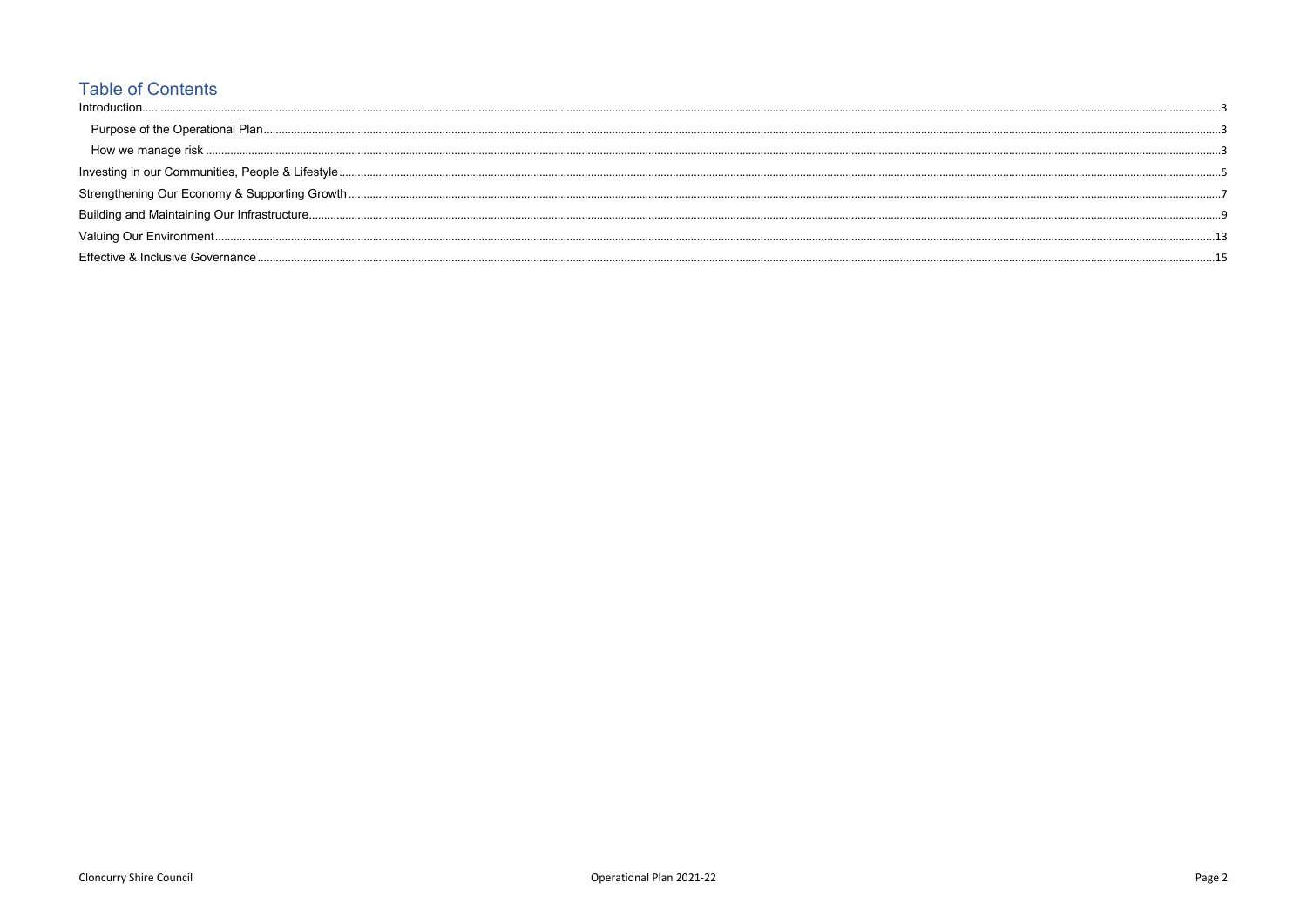|  | tional Plan inform the budget for the relevant |  |
|--|------------------------------------------------|--|

| as the implications of upgrades and new                                                        |
|------------------------------------------------------------------------------------------------|
|                                                                                                |
|                                                                                                |
| day-to-day and project-specific activities.                                                    |
| on's operations. It helps an organisation<br>ement, control, and governance processes.         |
| ity of financial documents; the internal audit                                                 |
| ribed requirements. It is primarily a financial<br>nts and how significant financial reporting |
| ect selection and development.                                                                 |

#### <span id="page-2-0"></span>**Introduction**

#### <span id="page-2-1"></span>Purpose of the Operational Plan

The annual Operational Plan sets out the activities that Council will undertake during the year to deliver the outcomes of the Corporate Plan. The deliverables in the Operational Plan inform the Operation the relevant for financial year.

Together the following integrated documents form the local government's system of financial management:

The Chief Executive Officer must present a written quarterly progress report to Council outlining progress towards implementing the annual Operational Plan. Council may amend the Operational Plan during the year by resolution.

- Corporate Plan 2021-26 incorporating community engagement.
- Long-term asset management plan and long-term financial forecast.
- 2021-22 annual budget and annual Operational Plan.

#### <span id="page-2-2"></span>How we manage risk

The annual Operational Plan must state how operational risks are managed. Council manages risk through various instruments and frameworks, each of which has a governance regime to implement, monitor, review, and report on the various risks we face and how they are being mitigated. The requirements to manage these instruments and frameworks are outlined in the Operational Plan, with timeframes and accountabilities detailed throughout. Some of the key risk management instruments and frameworks are identified below.

| Framework                                         | <b>Purpose</b>                                                                                                                                                                                                                                                                                                                                                                                            |
|---------------------------------------------------|-----------------------------------------------------------------------------------------------------------------------------------------------------------------------------------------------------------------------------------------------------------------------------------------------------------------------------------------------------------------------------------------------------------|
| <b>Asset Management Plans</b>                     | Council's asset management plans ensure Council plans for the future maintenance, renewal and replacement of assets, as well as the implications of upgrades and new<br>asset acquisitions.                                                                                                                                                                                                               |
| <b>Business Continuity Plan</b>                   | Addresses the risks associated with continuation of the business of council in the case of a business disruption event.                                                                                                                                                                                                                                                                                   |
| <b>Strategic and Operational Risk</b><br>Register | Lists the various risks to Council's business, with mitigating strategies.                                                                                                                                                                                                                                                                                                                                |
| <b>Insurance</b>                                  | Council maintains a wide-range of insurances (PL, PI, LGW, Cyber, project-based) to mitigate against the risks Council faces in day-to-day and project-specific activities.                                                                                                                                                                                                                               |
| <b>Internal Audit</b>                             | Internal auditing is an independent, objective assurance and consulting activity designed to add value and improve an organisation's operations. It helps an organisation<br>accomplish its objectives by bringing a systematic, disciplined approach to evaluate and improve the effectiveness of risk management, control, and governance processes.                                                    |
| <b>Audit Committee</b>                            | Section 105 of the Local Government Act 2009 requires Council to establish an Audit Committee to monitor and review the integrity of financial documents; the internal audit<br>function; and the effectiveness and objectivity of the local government's internal auditors.                                                                                                                              |
| <b>External Audits</b>                            | The external audit provides independent assurance that Council's annual financial statements are reliable and comply with prescribed requirements. It is primarily a financial<br>audit which assesses Council's internal control framework and focuses on the material components of council's financial statements and how significant financial reporting<br>risks have been dealt with by management. |
| <b>Project Assessment Framework</b>               | Council utilises the QTC and Building Queensland project assessment frameworks to drive consistency and best practice in project selection and development.                                                                                                                                                                                                                                               |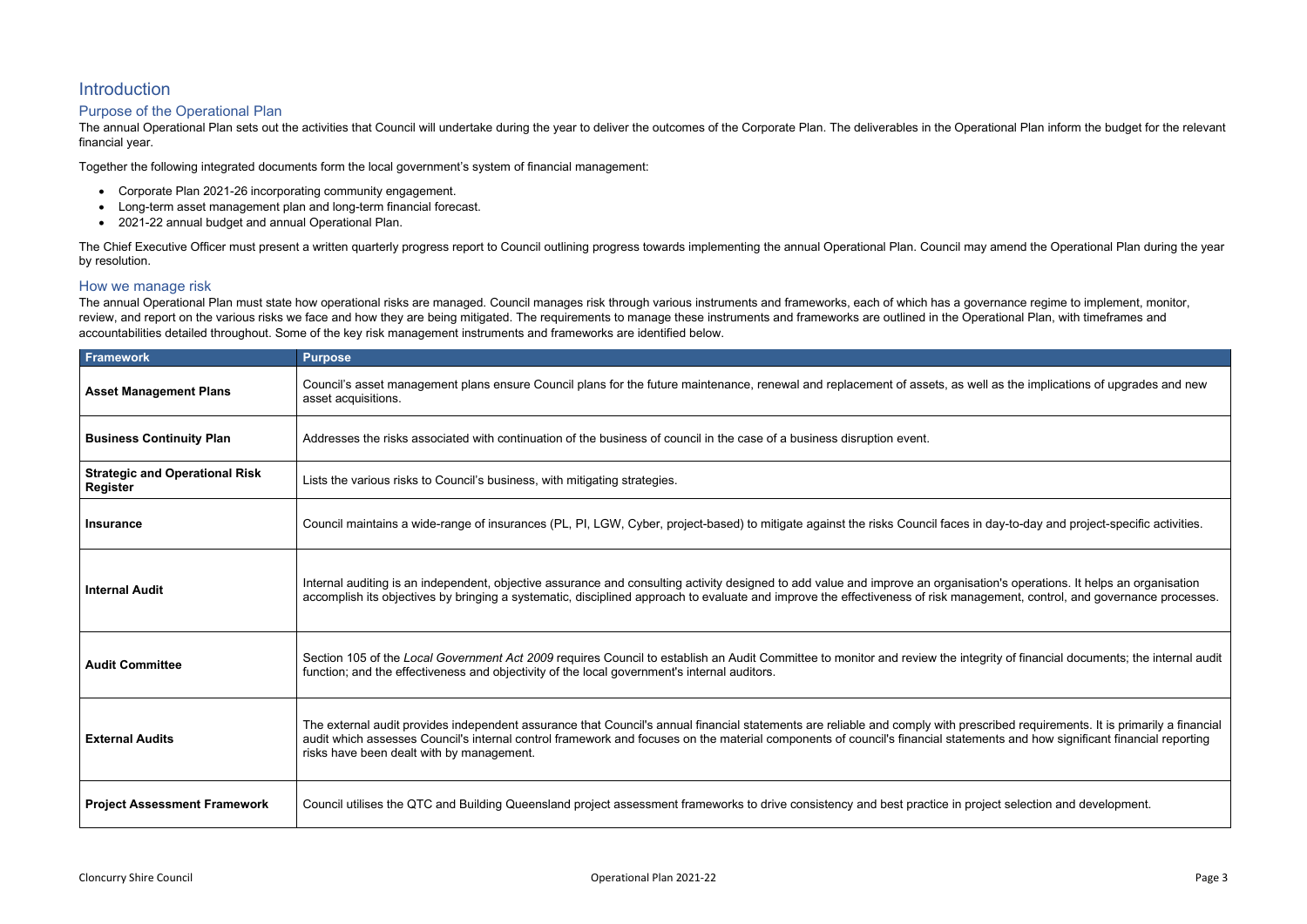### e risk of fraud and corruption within and a

re equipped to manage and mitigate these

| <b>Local Disaster Management Plan</b><br>and Emergency Action Plans | Addresses risks associated with natural disasters as well as specific risks associated with dam infrastructure.                                           |
|---------------------------------------------------------------------|-----------------------------------------------------------------------------------------------------------------------------------------------------------|
| <b>Fraud Risk Framework</b>                                         | Comprises a fraud and corruption control plan and associated supporting documents including a fraud risk register to mitigate the<br>against the Council. |
| <b>Training and Development</b>                                     | Council invests in the training and development of its staff to ensure staff are aware of the risks associated with their roles and are<br>risks.         |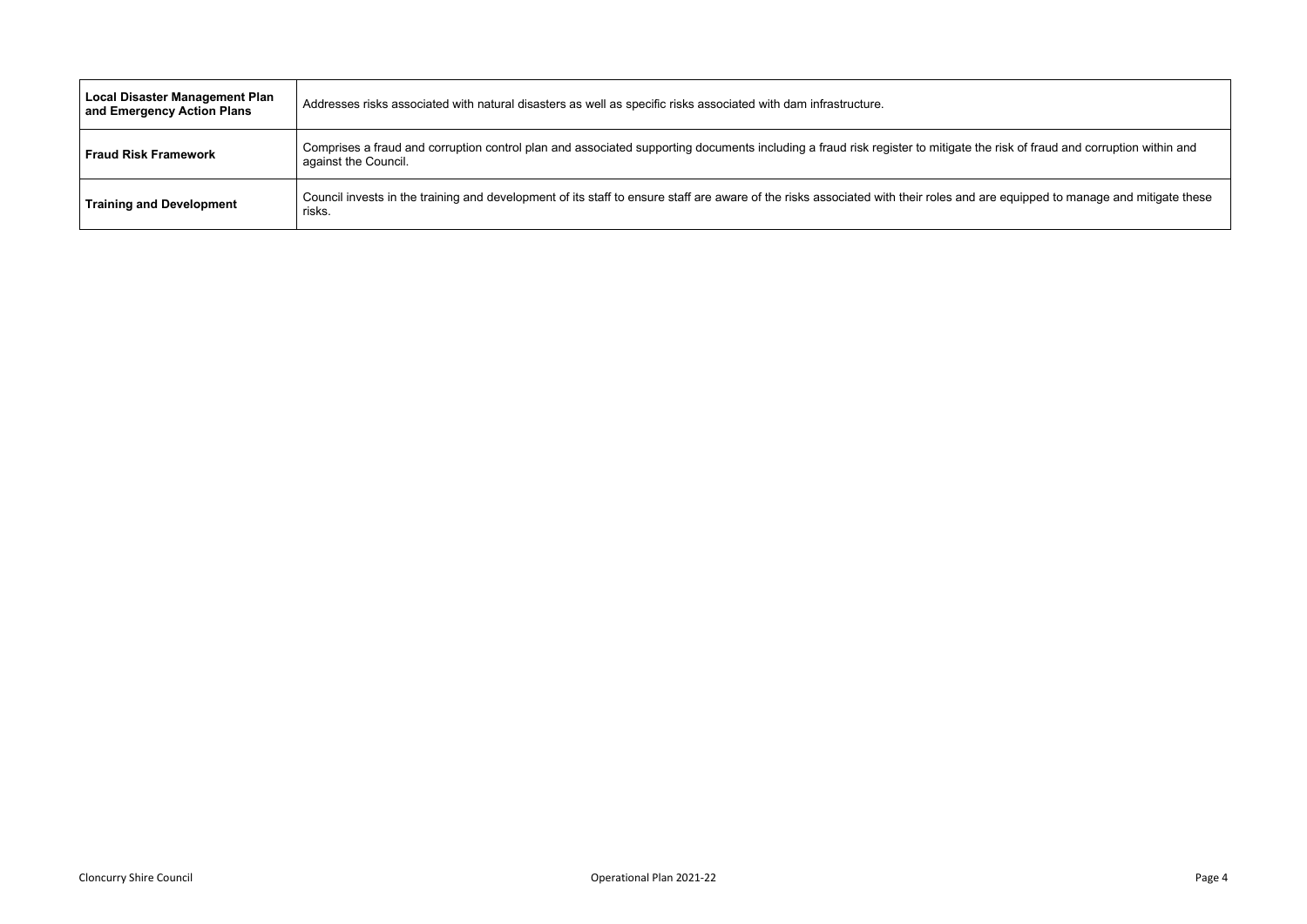<span id="page-4-0"></span>

| Investing in our Communities, People & Lifestyle                                                                                                                             |                                                                                                                                                                                                                                                                                                                                                                                                                                                                  |                                                                                                                                                      |                                            |                       |  |
|------------------------------------------------------------------------------------------------------------------------------------------------------------------------------|------------------------------------------------------------------------------------------------------------------------------------------------------------------------------------------------------------------------------------------------------------------------------------------------------------------------------------------------------------------------------------------------------------------------------------------------------------------|------------------------------------------------------------------------------------------------------------------------------------------------------|--------------------------------------------|-----------------------|--|
|                                                                                                                                                                              | Our family-friendly Shire and supportive community spirit are underpinned by sustainable facilities and institutions that promote positive                                                                                                                                                                                                                                                                                                                       |                                                                                                                                                      |                                            |                       |  |
|                                                                                                                                                                              |                                                                                                                                                                                                                                                                                                                                                                                                                                                                  | community, health, educational, and recreational outcomes.                                                                                           |                                            |                       |  |
| <b>Corporate Plan Activity</b>                                                                                                                                               | <b>Area of Operations</b>                                                                                                                                                                                                                                                                                                                                                                                                                                        | How we know we did it                                                                                                                                | Who is accountable                         | When we plan to do it |  |
| Council facilitates the<br>development of the<br><b>Cloncurry Health Vision</b><br>strategy and actively<br>supports the delivery of the<br>objectives elaborated<br>within. | <b>HEALTH &amp; AGED CARE SERVICES</b><br>Council in conjunction with local health service providers shares a<br>common commitment to providing quality health and wellbeing services<br>and facilities to the community. Council evidences this commitment in a<br>number of ways, including: lobbying and advocacy efforts, administrative<br>support, direct financial support, subsidisation of services, provision of<br>aged-care housing and so on.       | • % implementation of Health Vision.<br>• Support for GP clinic.                                                                                     | <b>Director Community Services</b>         | Quarterly             |  |
| Council supports, through<br>direct investment or through<br>facilitation and advocacy,<br>childcare, and Out of<br><b>School Hours Care services</b>                        | <b>CHILDCARE SERVICES</b><br>Childcare services are over-subscribed in Cloncurry. Access to these<br>services impacts on population attraction and retention. On that basis,<br>any investment to reduce the waiting list by increasing capacity has the<br>potential to deliver positive impacts for population retention/attraction.                                                                                                                           | • Council reduces waiting list numbers through<br>appropriate staff and infrastructure<br>investments.                                               | <b>Director Community Services</b>         | Quarterly             |  |
| in Cloncurry.                                                                                                                                                                | <b>CHILDCARE SERVICES</b><br>Council aspires toward achieving and maintaining a rating of "Meeting" or<br>"Exceeding" the National Quality Standard across the seven (7) quality<br>areas.                                                                                                                                                                                                                                                                       | • Council receives a "Meeting" or "Exceeding"<br>rating for the Curry Kids Early Learning Centre.                                                    | <b>Director Community Services</b>         | Annually              |  |
|                                                                                                                                                                              | <b>OUT OF SCHOOL HOURS CARE</b><br>Survey responses have consistently shown high levels of interest in the<br>provision of vacation care in Cloncurry, identifying this service as<br>impacting on population attraction and retention.                                                                                                                                                                                                                          | • Council supports vacation care services in<br>Cloncurry for 2021-22.<br>• Council supports after school care services in<br>Cloncurry for 2021-22. | <b>Director Community Services</b>         | Annually              |  |
| Council supports, through<br>direct investment or through<br>facilitation and advocacy,<br>the services, facilities and<br>clubs that enable and                             | <b>SPORT &amp; RECREATION</b><br>Council invests in a wide-range of sport and recreation assets and funds<br>a wide-range of sport and recreation activities. This investment is aimed<br>at promoting community well-being and in maintaining/enhancing the<br>liveability of our community.                                                                                                                                                                    | • Complete tender process and award contract<br>for management of the Cloncurry Swimming<br>Pool.                                                    | Director Infrastructure and<br>Environment | Annually              |  |
| encourage participation in<br>sport and recreational<br>activities and events.                                                                                               | <b>SPORT &amp; RECREATION</b><br>Council invests in a wide-range of sport and recreation assets and funds<br>a wide-range of sport and recreation activities. This investment is aimed<br>at promoting community well-being and in maintaining/enhancing the<br>liveability of our community.                                                                                                                                                                    | • Development and implementation of a 5-year<br>Sport & Recreation Strategy to coincide with<br>the 2021-26 Corporate Plan.                          | <b>Director Community Services</b>         | Quarterly             |  |
|                                                                                                                                                                              | <b>SPORT &amp; RECREATION   TOURISM</b><br>Council, individually, and as a member of the Outback Queensland<br>Tourism Association is constantly looking to build the tourism profile of<br>the area. This includes building the profile of signature destinations such<br>as Corella Dam and the Chinaman Creek Dam.                                                                                                                                            | • Secure relevant tenure (freehold and reserve)<br>over Corella Dam/Clem Walton Park.                                                                | <b>Chief Executive Officer</b>             | Annually              |  |
|                                                                                                                                                                              | <b>SPORT &amp; RECREATION   TOURISM</b><br>Council, individually, and as a member of the Outback Queensland<br>Tourism Association is constantly looking to build the tourism profile of<br>the area. This includes building the profile of signature destinations such<br>as Corella Dam and the Chinaman Creek Dam.                                                                                                                                            | • Completion of phase 1 of Chinaman Creek<br>Dam Reserve Upgrade.<br>• Completion of path from town to Chinaman<br>Creek Dam.                        | <b>Director Projects</b>                   | Annually              |  |
|                                                                                                                                                                              | <b>LIBRARY SERVICES &amp; GALLERY</b><br>The Bob McDonald Library provides a range of important services to the<br>community of Cloncurry as well as to those visitors passing through the<br>town. The library provides access to an online catalogue of 300,000 titles<br>as well as to a wide range of State and Local Government collections,<br>access to the internet, delivery of the First Five Forever program and<br>other initiatives and activities. | • First Five Forever Program delivered.<br>• Longitudinal data on membership and usage<br>developed.                                                 | <b>Director Community Services</b>         | Monthly               |  |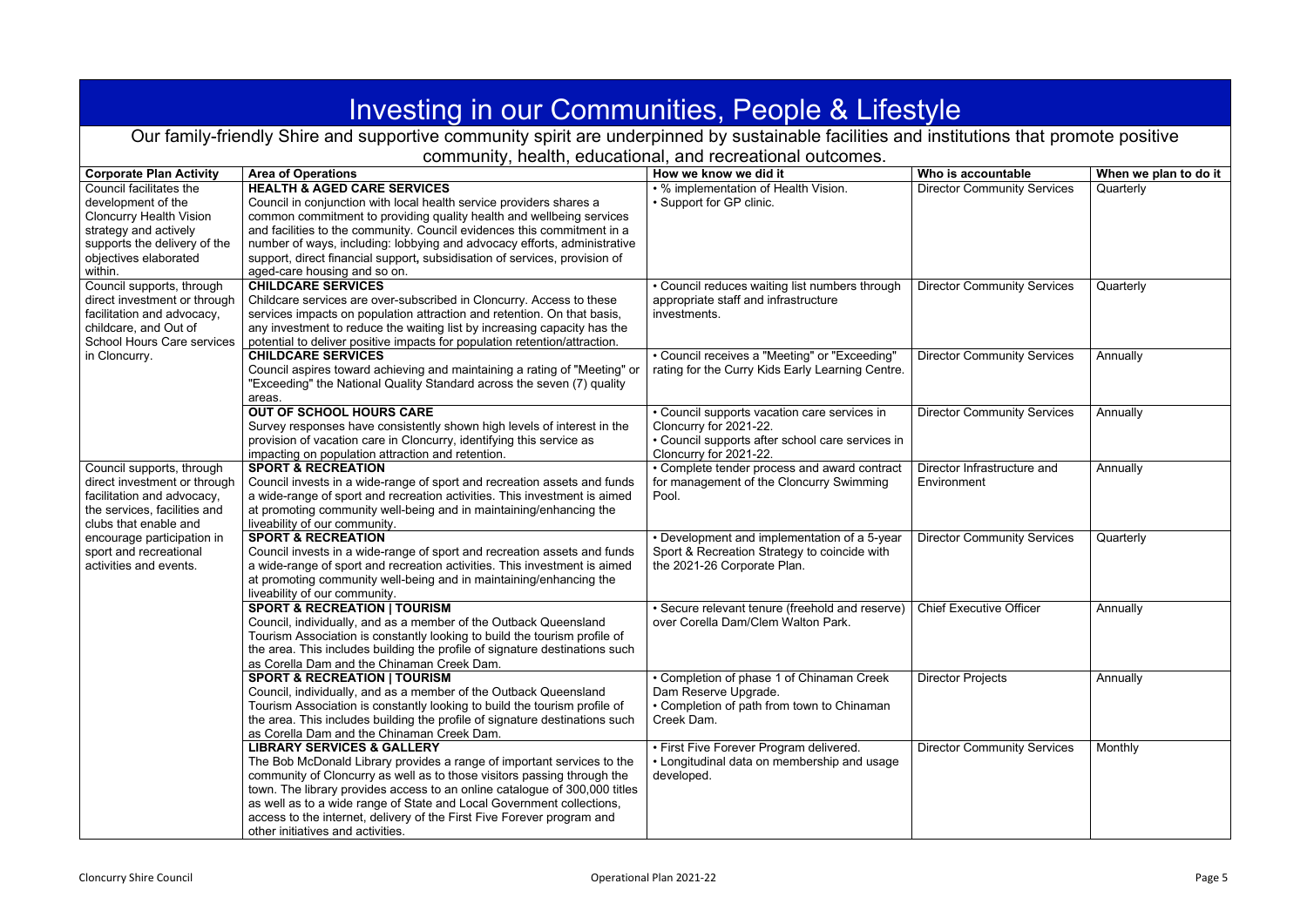|                                                                                                              | <b>REGIONAL ARTS &amp; DEVELOPMENT FUND (RADF)</b><br>The RADF promotes the role and value of arts, culture and heritage as<br>key drivers of diverse and inclusive communities and strong regions.<br>RADF invests in local arts and cultural priorities, as determined by local<br>communities, across Queensland. | • Council delivers RADF program in line with<br>program guidelines and Committee terms and<br>conditions.                                                  | <b>Director Community Services</b> | Quarterly |
|--------------------------------------------------------------------------------------------------------------|----------------------------------------------------------------------------------------------------------------------------------------------------------------------------------------------------------------------------------------------------------------------------------------------------------------------|------------------------------------------------------------------------------------------------------------------------------------------------------------|------------------------------------|-----------|
| Council delivers and<br>sponsors the delivery of a<br>range of events that appeal<br>to locals and visitors. | <b>EVENTS - COUNCIL</b><br>The delivery of events has a direct impact on community well-being and<br>liveability. In sponsoring Council events and in granting assistance to<br>events hosted by community groups, Council is able to promote the<br>benefits described above.                                       | • Council budgets for and delivers the following<br>events: Beat the Heat, Anzac Day, Australia<br>Day and other events of National/Local<br>significance. | <b>Director Community Services</b> | Monthly   |
|                                                                                                              | <b>EVENTS - COMMUNITY</b><br>The delivery of events has a direct impact on community well-being and<br>liveability. In sponsoring Council events and in granting assistance to<br>events hosted by community groups, Council is able to promote the<br>benefits described above.                                     | • Council budgets for and supports community<br>events in line with relevant policies (e.g.,<br>Grants to Community Organisations).                        | <b>Director Community Services</b> | Monthly   |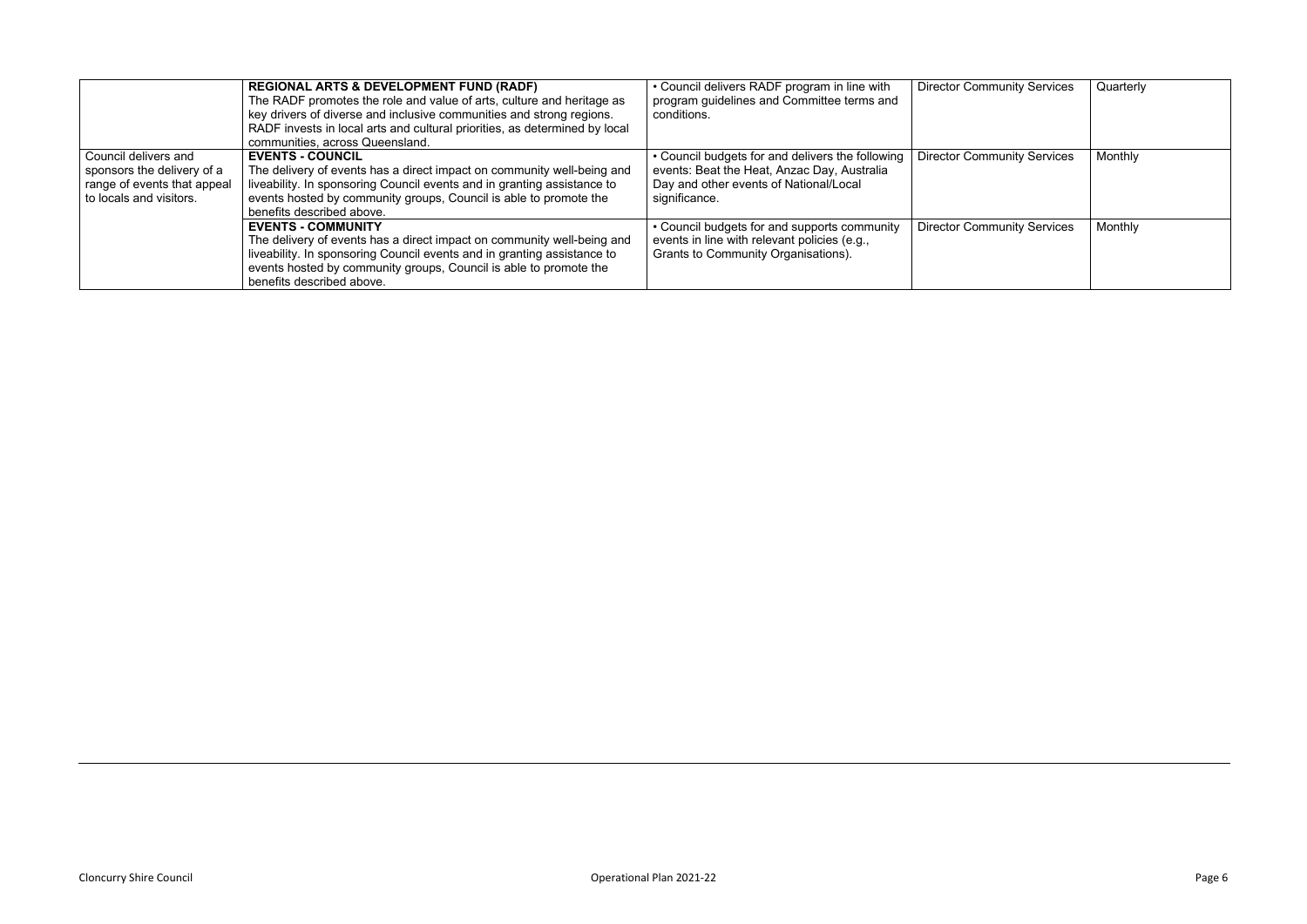<span id="page-6-0"></span>

| <b>Strengthening Our Economy &amp; Supporting Growth</b>                                                                                                                                                    |                                                                                                                                                                                                                                                                                                                                                                                       |                                                                                                                                                                                                                                                                                                                                                |                                                       |                                  |  |  |
|-------------------------------------------------------------------------------------------------------------------------------------------------------------------------------------------------------------|---------------------------------------------------------------------------------------------------------------------------------------------------------------------------------------------------------------------------------------------------------------------------------------------------------------------------------------------------------------------------------------|------------------------------------------------------------------------------------------------------------------------------------------------------------------------------------------------------------------------------------------------------------------------------------------------------------------------------------------------|-------------------------------------------------------|----------------------------------|--|--|
|                                                                                                                                                                                                             | Our local economy is built upon its strengths. Innovation and good planning support prosperity in existing businesses, attracts new businesses and<br>maximises opportunity for local employment.                                                                                                                                                                                     |                                                                                                                                                                                                                                                                                                                                                |                                                       |                                  |  |  |
|                                                                                                                                                                                                             |                                                                                                                                                                                                                                                                                                                                                                                       |                                                                                                                                                                                                                                                                                                                                                |                                                       |                                  |  |  |
| <b>Corporate Plan Activity</b><br>Council secures positive<br>outcomes for the Shire or<br>leverages its memberships<br>in key organisations to drive<br>positive outcomes for the<br>Shire and the region. | <b>Area of Operations</b><br><b>ADVOCACY</b><br>There are many areas over which Council exercises direct control and a<br>host of other areas where Council needs to engage in lobbying/advocacy<br>activity in order to secure better outcomes for Cloncurry and for North<br>West Queensland.                                                                                       | How we know we did it<br>• Value derived from memberships and<br>delegations.                                                                                                                                                                                                                                                                  | Who is accountable<br>Mayor<br><b>Elected Members</b> | When we plan to do it<br>Monthly |  |  |
| Council supports the<br>development of competitive<br>local business and industry<br>in line with Council's<br><b>Economic Development</b>                                                                  | <b>DEVELOPMENT OF COMPETITIVE LOCAL BUSINESS &amp; INDUSTRY</b><br>The sound contracting principles (s104 of the Local Government Act<br>2009) identify the development of competitive local business and industry<br>as one of the core principles of procurement and contracting for local<br>governments                                                                           | • Maintain registers of preferred and/or pre-<br>qualified suppliers for: Trades & Services,<br>Plant Hire, Quarry Materials.                                                                                                                                                                                                                  | <b>Director Corporate Services</b>                    | Quarterly                        |  |  |
| Strategy and in accordance<br>with relevant regional and<br>state-wide strategies.                                                                                                                          | <b>LOCAL BUSINESS - LOCAL BUSINESS NETWORK</b><br>Cloncurry's Local Business Network provides valuable insights to Council<br>on needs and opportunities for local businesses in the Shire.                                                                                                                                                                                           | • Provide secretarial support to LBN and attend<br>all meetings.<br>• Council supports (directly/indirectly) a range<br>of events and initiatives (e.g., Buy Local)<br>aimed at building the sustainability, resiliency,<br>efficiency, capability of local businesses.                                                                        | <b>Director Community Services</b>                    | Quarterly                        |  |  |
|                                                                                                                                                                                                             | <b>LAND SALES - INDUSTRIAL</b><br>Council is seeking to sell the final six (6) of seventeen (17) fully serviced<br>Industrial lots in Cloncurry.<br>https://www.cloncurry.gld.gov.au/downloads/file/1191/industrial-estate-<br>brochure-current                                                                                                                                       | • Re-valuation of balance of Industrial Lots<br>(Stage 1).<br>• Sale of balance of Industrial Lots (Stage 1).                                                                                                                                                                                                                                  | <b>Chief Executive Officer</b>                        | Quarterly                        |  |  |
| Council invests directly in,<br>or supports through<br>lobbying and advocacy<br>efforts, the continued<br>improvement of digital<br>connectivity in Cloncurry<br>and the region.                            | <b>DIGITAL CONNECTIVITY</b><br>Improved digital connectivity, reliability, speeds and data availability will<br>be key drivers of economic development and liveability within the region.<br>To facilitate the benefits these improvements can bring, Council is<br>committed to supporting investments in this technology (either directly or<br>through lobbying/advocacy efforts). | • Support initiatives that improve digital<br>connectivity, speed, data and reliability,<br>including the Cloncurry to Normanton<br>Telecommunications Corridor, the Cloncurry to<br>Dajarra Telecommunications Corridor, the<br>Quamby RT project, the Sally Creek RT<br>project, the Dajarra 4GX project and the<br>Corella Dam 4GX project. | <b>Chief Executive Officer</b>                        | Annually                         |  |  |
| Council's business units are<br>commercially viable<br>(Cloncurry Saleyards,<br><b>Cloncurry Aerodrome, Curry</b>                                                                                           | <b>CLONCURRY SALEYARDS</b><br>Cloncurry Saleyards is the second-largest cattle handling facility in<br>Queensland and third largest in Australia. The Cloncurry Saleyards offers<br>inspection, dipping and NLIS services for the 300,000 head passing                                                                                                                                | • Completion of Saleyards Precinct Master<br>Plan.<br>• Acquisition of Lot 1 on MPH34615.<br>• Facility hosts bull sale in April 2022.                                                                                                                                                                                                         | <b>Director Projects</b>                              | Annually                         |  |  |
| Kids Early Learning<br>Centre).                                                                                                                                                                             | through the area each year.                                                                                                                                                                                                                                                                                                                                                           | . No. of head of cattle.<br>• Profitability of Saleyards.                                                                                                                                                                                                                                                                                      | <b>Director Corporate Services</b>                    | Monthly                          |  |  |
| Council and key<br>stakeholders promote<br>Cloncurry as a tourism<br>destination, driving<br>investments in new<br>businesses, (events and<br>facilities) and generating                                    | <b>TOURISM - VISITOR INFORMATION CENTRE &amp; MARY KATHLEEN</b><br><b>PARK</b><br>Council's Unearthed Visitor Information Centre and Mary Kathleen Park<br>are key points of contact for all tourists visiting the Shire and tourism<br>destinations in their own right (museum, historical park, playground).                                                                        | • Visitor numbers<br>• Merchandise sales<br>• Completion of masterplan for Mary Kathleen<br>Park (February)                                                                                                                                                                                                                                    | <b>Director Community Services</b>                    | Monthly                          |  |  |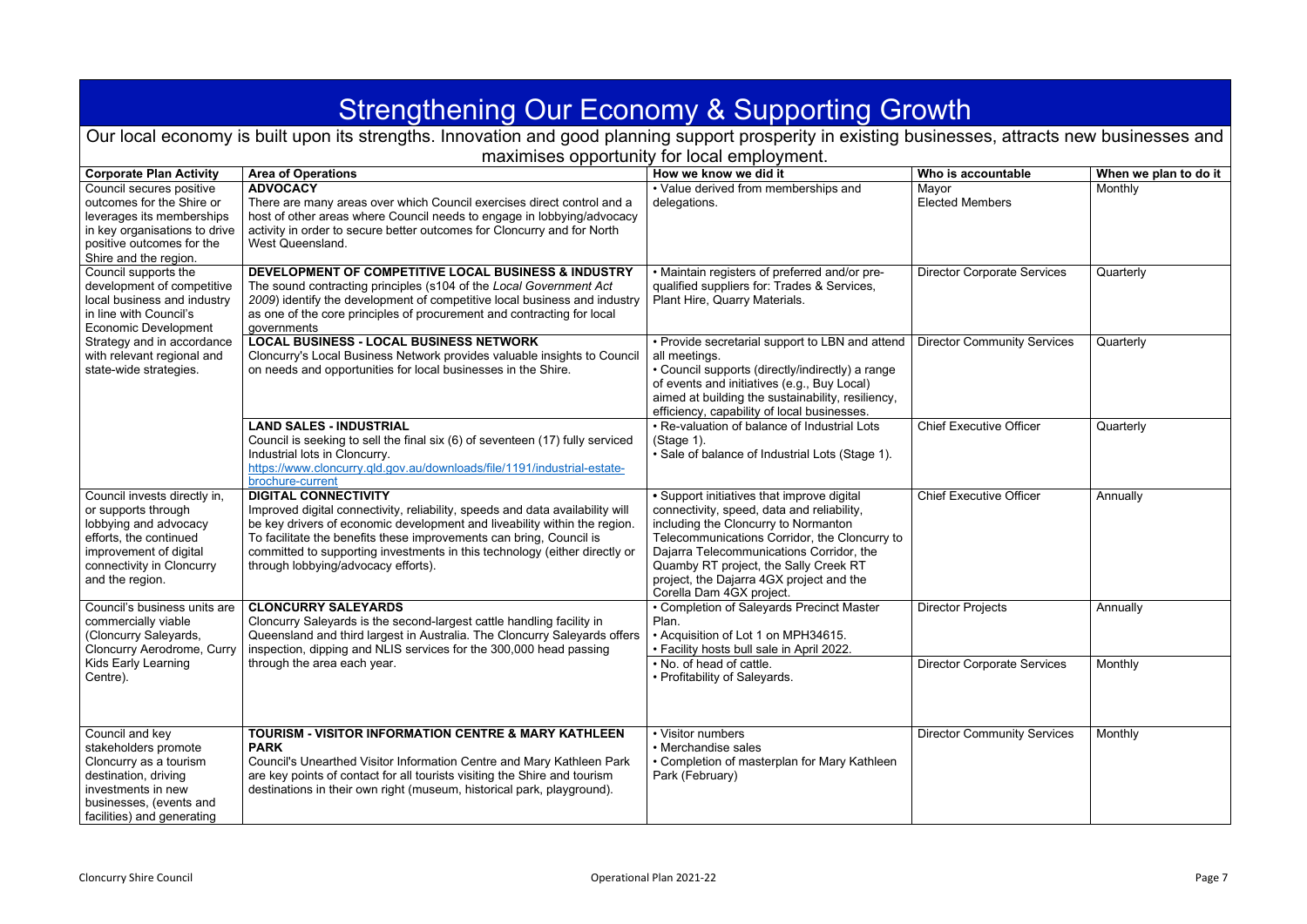| new revenue streams for       | TOURISM - JOHN FLYNN PLACE                                                     | • Visitor numbers.                                | <b>Director Community Services</b> | Monthly   |
|-------------------------------|--------------------------------------------------------------------------------|---------------------------------------------------|------------------------------------|-----------|
| existing businesses.          | John Flynn Place honours an Australian visionary and those who joined          | • Merchandise sales.                              |                                    |           |
|                               | his campaign for better living conditions in remote Australia. The museum      |                                                   |                                    |           |
|                               | recounts an era of technological advance when aviation and radio               |                                                   |                                    |           |
|                               | overcame the isolation of vast tracts of the continent.                        |                                                   |                                    |           |
|                               | <b>TOURISM</b>                                                                 | • Review and update to Tourism Strategy.          | <b>Director Community Services</b> | Monthly   |
|                               | Council's commitment to developing tourism opportunities in Cloncurry is       | • % implementation of Tourism Strategy.           |                                    |           |
|                               | facilitated by the continued upkeep and maintenance of existing facilities     | • Completion of Priority Projects as these relate |                                    |           |
|                               | (John Flynn Place, Unearthed VIC, construction of new tourism                  | to Tourism.                                       |                                    |           |
|                               | infrastructure (see Priority Projects and Initiatives), support for ICT        | • OQTA membership.                                |                                    |           |
|                               | upgrade, hosting of signature events and through membership in the             |                                                   |                                    |           |
|                               | <b>Outback Queensland Tourism Association.</b>                                 |                                                   |                                    |           |
| Council supports and          | <b>ECONOMIC DIVERSIFICATION - IRRIGATED AGRICULTURE</b>                        | • Trial cropping project commenced and            | <b>Director Projects</b>           | Quarterly |
| invests in opportunities that | Council is seeking to progress an irrigated agriculture project in Cloncurry   | completed (or abandoned, subject to water         |                                    |           |
| promote economic              | to demonstrate the potential and the viability of agricultural diversification | access/price).                                    |                                    |           |
| diversification and a         | in the Shire.                                                                  |                                                   |                                    |           |
| broadening of the Shire and   | <b>ECONOMIC DIVERSIFICATION - FILM &amp; TV</b>                                | . No. and success of advocacy efforts to attract  | <b>Chief Executive Officer</b>     | Quarterly |
| the region's economic base.   | Following on from the 2021 benefits associated with hosting a major            | film and TV production to Cloncurry.              |                                    |           |
|                               | television production in Cloncurry, Council will explore opportunities to      | • Return on Investment.                           |                                    |           |
|                               | attract similar investments to the Shire in the future. In doing so, the aims  |                                                   |                                    |           |
|                               | are to stimulate economic activity, diversify economic activity and to         |                                                   |                                    |           |
|                               | showcase Cloncurry.                                                            |                                                   |                                    |           |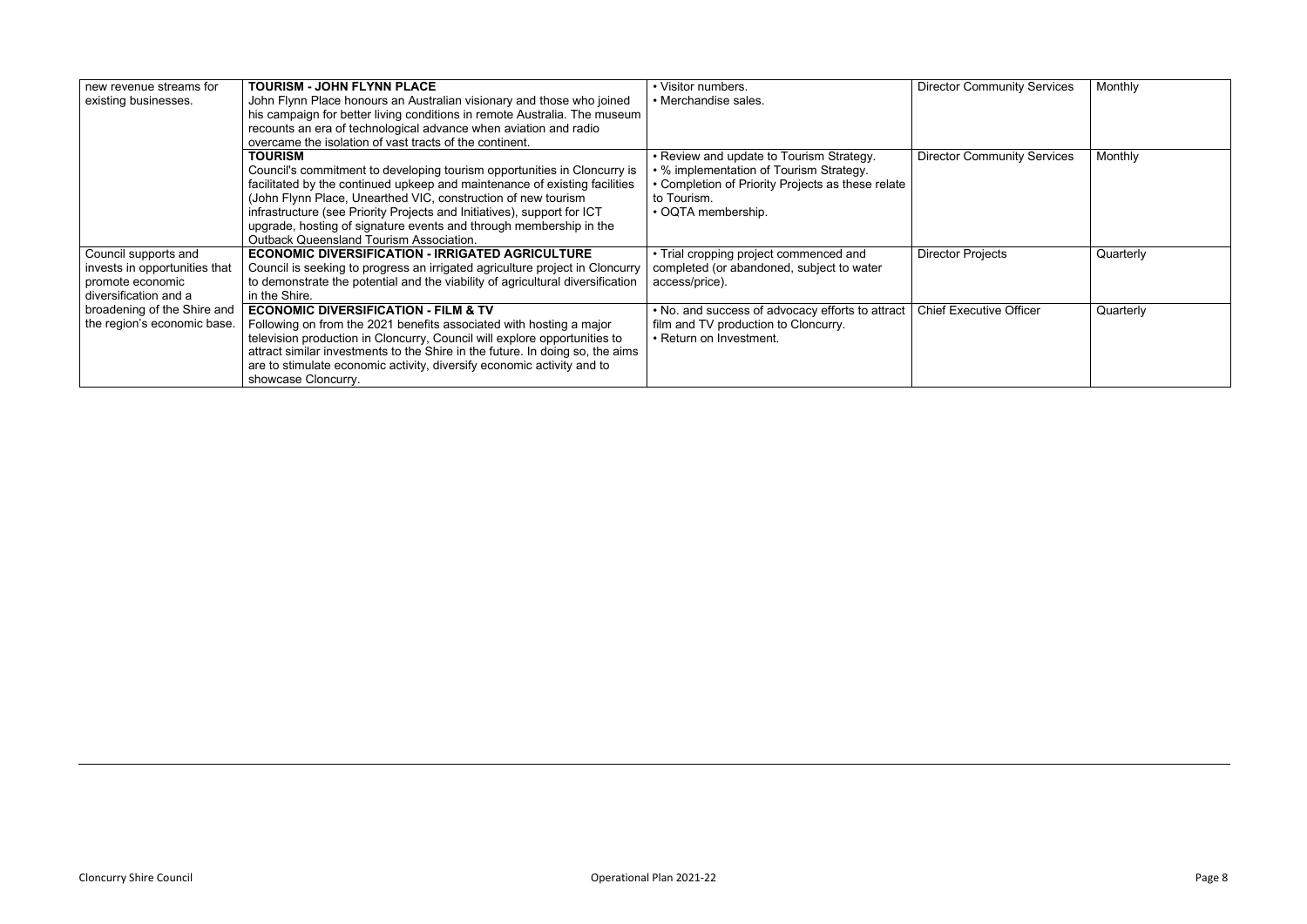## Building and Maintaining Our Infrastructure

| opportunities where viable. |
|-----------------------------|
|-----------------------------|

<span id="page-8-0"></span>

| <b>Building and Maintaining Our Infrastructure</b>                                                                                                                 |                                                                                                                                                                                                                                                                                                        |                                                                                                                                                                                                                                                                                                                                                                                                     |                                            |                       |  |
|--------------------------------------------------------------------------------------------------------------------------------------------------------------------|--------------------------------------------------------------------------------------------------------------------------------------------------------------------------------------------------------------------------------------------------------------------------------------------------------|-----------------------------------------------------------------------------------------------------------------------------------------------------------------------------------------------------------------------------------------------------------------------------------------------------------------------------------------------------------------------------------------------------|--------------------------------------------|-----------------------|--|
|                                                                                                                                                                    | Our infrastructure is strategically planned and well maintained to ensure the delivery of quality services to our community and to facilitate growth                                                                                                                                                   |                                                                                                                                                                                                                                                                                                                                                                                                     |                                            |                       |  |
|                                                                                                                                                                    |                                                                                                                                                                                                                                                                                                        | opportunities where viable.                                                                                                                                                                                                                                                                                                                                                                         |                                            |                       |  |
| <b>Corporate Plan Activity</b>                                                                                                                                     | <b>Area of Operations</b>                                                                                                                                                                                                                                                                              | How we know we did it                                                                                                                                                                                                                                                                                                                                                                               | Who is accountable                         | When we plan to do it |  |
| Council develops,<br>implements and maintains<br>an effective and compliant<br>asset management<br>framework.                                                      | <b>ASSET CONDITION ASSESSMENTS</b><br>Asset condition assessments: to ensure the valuation of Council assets is<br>accurate and to ensure asset management is based on sound and up-to-<br>date information, it is essential that Council has an awareness of asset<br>conditions.                     | • Council develops an asset condition<br>assessment plan with associated budget (e.g.,<br>for culverts, bridges, sporting facilities etc.).<br>• Asset condition assessments are completed<br>in line with Asset Condition Assessment Plan.<br>• AMPs updated as required.                                                                                                                          | Director Infrastructure and<br>Environment | Quarterly             |  |
|                                                                                                                                                                    | <b>ASSET VALUATIONS</b><br>Asset valuations and revaluations: to ensure accurate knowledge about<br>Council's assets and to ensure the integrity of Council's financial<br>management planning, modelling and reporting, it is essential that<br>Council has accurate data on the value of its assets. | • Completion of desktop asset revaluation in<br>2021-22.                                                                                                                                                                                                                                                                                                                                            | <b>Director Corporate Services</b>         | Annually              |  |
|                                                                                                                                                                    | <b>ASSET REGISTER</b><br>Section 105(4)(b)(ii) of the Local Government Act 2009 requires that<br>Council maintains an asset register. Section 180 of the Local<br>Government Regulation 2012 requires that non-current physical assets<br>are to be recorded on the register.                          | • Asset register established, updated and<br>maintained in line with asset acquisitions,<br>disposals etc.                                                                                                                                                                                                                                                                                          | <b>Director Corporate Services</b>         | Ongoing               |  |
|                                                                                                                                                                    | <b>ASSET MANAGEMENT STRATEGY &amp; POLICY</b><br>The development and implementation of an asset management policy<br>and strategy is a crucial component of Council's Asset Management<br>Framework.                                                                                                   | • Asset Management Strategy reviewed.<br>• Asset Management Policy reviewed.                                                                                                                                                                                                                                                                                                                        | <b>Chief Executive Officer</b>             | October               |  |
|                                                                                                                                                                    | <b>ASSET MANAGEMENT PLANS</b><br>The development and implementation of asset management plans are an<br>important part of Council's Asset Management Framework.                                                                                                                                        | • Asset Management Plans reviewed annually<br>for the following asset classes: transport, water<br>supply, sewer, buildings and other structures.<br>• AMPs inform operational, maintenance,<br>renewal, upgrade, acquisition and disposal<br>decisions.                                                                                                                                            | Director Infrastructure and<br>Environment | November              |  |
|                                                                                                                                                                    | TRANSPORT INFRASTRUCTURE - RMPC - TRAFFIC MANAGEMENT<br><b>REGISTRATION SCHEME</b><br>Council is required to be registered under the Traffic Management<br>Registration Scheme in order to complete work under the RMPC.                                                                               | Council maintains its Traffic Management<br>Registration Scheme Status (TMRS) to work<br>on State-controlled Roads.                                                                                                                                                                                                                                                                                 | Director Infrastructure and<br>Environment | July                  |  |
| Council manages,<br>maintains, renews and<br>upgrades assets in line with<br>relevant plans, policies,<br>strategies, budgets and in<br>line with relevant funding | <b>PLANT AND FLEET</b><br>Council maintains plant and fleet to enable the delivery of key services to<br>the community. This includes civil construction work, maintenance of<br>parks, gardens and recreation, administrative services and so on.                                                     | • 1, 3, 6-year plant replacement program<br>developed and delivered.<br>• Development and implementation of<br>plant/fleet maintenance program.<br>• Council benchmarks plant utilisation against<br>sector and industry standards.                                                                                                                                                                 | Director Infrastructure and<br>Environment | March                 |  |
| program requirements.                                                                                                                                              | <b>ASSET &amp; PROJECT - MASTERPLANNING</b><br>To ensure good decisions are made, Council is committed to good<br>planning processes. This includes adherence to project assessment and<br>project delivery frameworks for major projects.                                                             | • Masterplan completed for Cloncurry Works<br>Depot.<br>• John Flynn Place Development progresses<br>through selected Project Assessment<br>Framework.<br>• Masterplan for Cloncurry Airport, including<br>lighting and drainage infrastructure.<br>• Masterplan and detailed design completed for<br>Cloncurry Saleyards.<br>• Renewable Energy options analysis.<br>• Perkins Street Subdivision. | <b>Director Projects</b>                   | Quarterly             |  |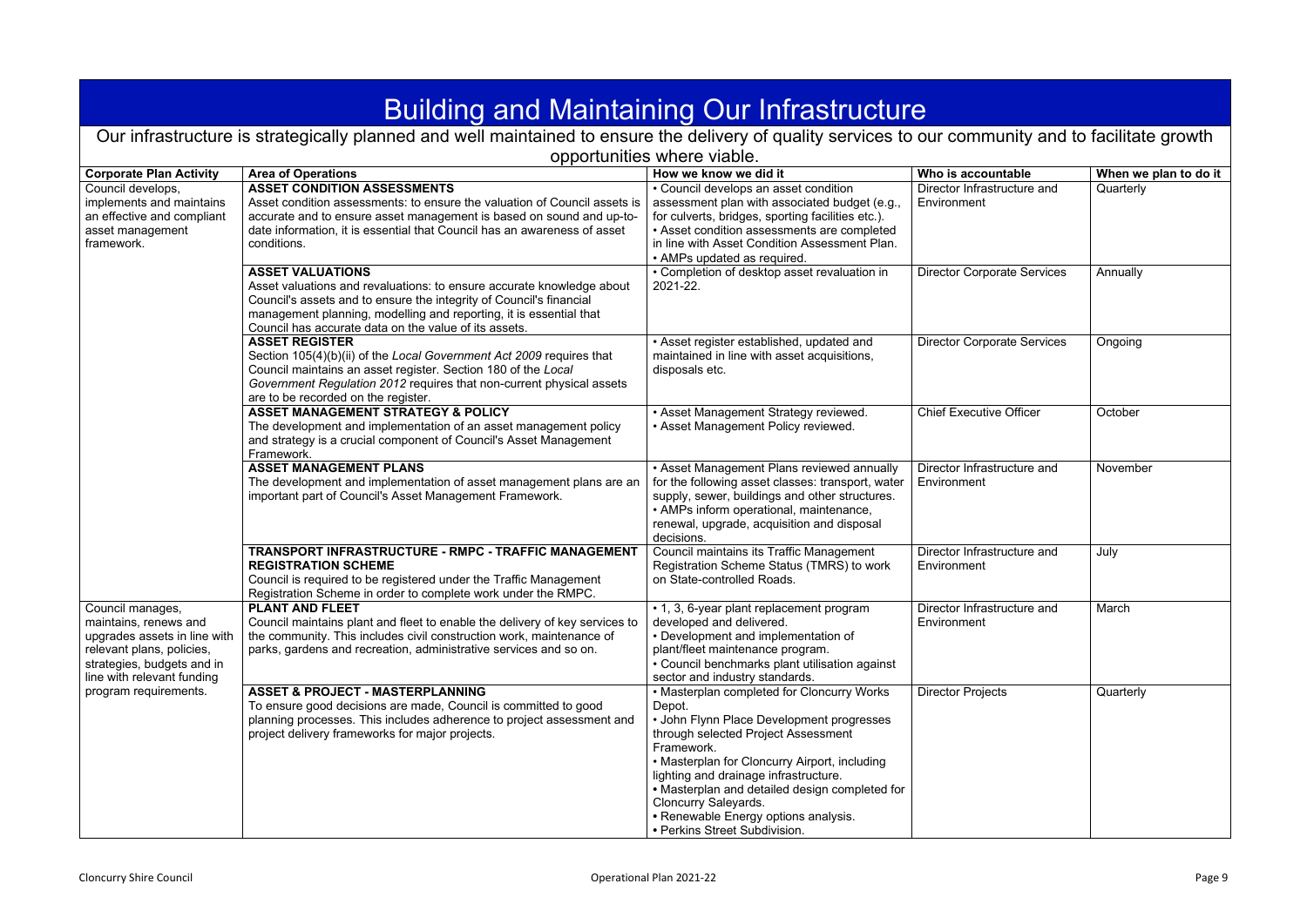| <b>TRANSPORT - MAINTENANCE</b><br>Council's transport network includes rural roads, bridges, stormwater<br>infrastructure (culverts, causeways, drainage), town streets, aerodrome<br>runways and taxiways, footpaths and cycle paths.                                                                                                                                                                                                                                                                                                                    | • Develop 1, 3, 5-year maintenance and<br>operations program for Transport<br>Infrastructure.<br>• Deliver 2021-22 maintenance and operations<br>program for Transport Infrastructure.                                                                                                                                                        | Director Infrastructure and<br>Environment | March |
|-----------------------------------------------------------------------------------------------------------------------------------------------------------------------------------------------------------------------------------------------------------------------------------------------------------------------------------------------------------------------------------------------------------------------------------------------------------------------------------------------------------------------------------------------------------|-----------------------------------------------------------------------------------------------------------------------------------------------------------------------------------------------------------------------------------------------------------------------------------------------------------------------------------------------|--------------------------------------------|-------|
| <b>TRANSPORT - CAPEX</b><br>Council's transport network includes rural roads, bridges, stormwater<br>infrastructure (culverts, causeways, drainage), town streets, aerodrome<br>runways and taxiways, footpaths and cycle paths.                                                                                                                                                                                                                                                                                                                          | • Develop 1, 3, 5-year CapEx program for<br>Transport Infrastructure.<br>• Deliver 2021-22 CapEx program for<br>Transport Infrastructure.                                                                                                                                                                                                     | Director Infrastructure and<br>Environment | March |
| <b>WATER SUPPLY &amp; TREATMENT - MAINTENANCE</b><br>Council provides a drinking water service in Cloncurry and non-potable<br>water services in Dajarra, Kajabbi and Malbon.                                                                                                                                                                                                                                                                                                                                                                             | • Develop 1, 3, 5-year maintenance and<br>operations program for Water, including<br>maintenance of drainage channels through<br>town<br>• Deliver 2021-22 maintenance and operations<br>program for Water.                                                                                                                                   | Director Infrastructure and<br>Environment | March |
| <b>WATER SUPPLY &amp; TREATMENT - CAPEX</b><br>Council provides a drinking water service in Cloncurry and non-potable<br>water services in Dajarra, Kajabbi and Malbon.                                                                                                                                                                                                                                                                                                                                                                                   | • Develop 1, 3, 5-year CapEx program for<br>Water.<br>• Deliver 2021-22 CapEx program for Water.                                                                                                                                                                                                                                              | Director Infrastructure and<br>Environment | March |
| <b>SEWER - MAINTENANCE &amp; OPERATIONS</b><br>Council provides sewage treatment services in Cloncurry and Dajarra in<br>line with its Environmental Authority. Maintaining these services to an<br>acceptable standard is core Council business.                                                                                                                                                                                                                                                                                                         | • Develop 1, 3, 5-year maintenance and<br>operations program for Sewer.<br>• Deliver 2021-22 maintenance and operations<br>program for Sewer.                                                                                                                                                                                                 | Director Infrastructure and<br>Environment | March |
| <b>SEWER - CAPEX</b><br>Council provides sewage treatment services in Cloncurry and Dajarra in<br>line with its Environmental Authority. Maintaining these services to an<br>acceptable standard is core Council business.                                                                                                                                                                                                                                                                                                                                | • Develop 1, 3, 5-year CapEx program for<br>Sewer.<br>• Deliver 2021-22 CapEx program for Sewer.                                                                                                                                                                                                                                              | Director Infrastructure and<br>Environment | March |
| <b>WASTE MANAGEMENT - MAINTENANCE &amp; OPERATIONS</b><br>Council provides waste management services (kerbside collection) and<br>waste management facilities in Cloncurry and Dajarra.                                                                                                                                                                                                                                                                                                                                                                   | • Develop 1, 3, 5-year maintenance and<br>operations program for Waste Management.<br>• Deliver 2021-22 maintenance and operations<br>program for Waste Management.                                                                                                                                                                           | Director Infrastructure and<br>Environment | March |
| <b>WASTE MANAGEMENT - CAPEX</b><br>Council will be embarking on a range of renewal, upgrade and<br>rehabilitation activities at its waste management facilities from 2021.                                                                                                                                                                                                                                                                                                                                                                                | • Develop 1, 3, 5-year CapEx program for<br>Waste Management.<br>• Deliver 2021-22 CapEx program for Waste<br>Management.                                                                                                                                                                                                                     | Director Infrastructure and<br>Environment | March |
| <b>BUILDINGS AND OTHER STRUCTURES - MAINTENANCE &amp;</b><br><b>OPERATIONS</b><br>Council's Buildings and Other Structures include sport and recreation<br>facilities (playgrounds, sports fields, swimming pool), buildings (halls,<br>sheds, kiosks, workshops), business units (saleyards, early learning<br>centre), housing, fencing and so forth. Maintaining and operating these<br>assets efficiently and effectively is key to providing quality services to the<br>community.                                                                   | • Develop 1, 3, 5-year maintenance program<br>for Council-owned Housing and<br>Accommodation<br>• Turf maintenance program developed for<br>Sport and Recreation grounds<br>• Develop 1, 3, 5-year maintenance program<br>for Buildings and Other Structures.<br>• Deliver 2021-22 maintenance program for<br>Buildings and Other Structures. | Director Infrastructure and<br>Environment | March |
| <b>TRANSPORT INFRASTRUCTURE - RMPC - RATES</b><br>The Road Maintenance and Performance Contract provides for Local<br>Government staff to work on State-controlled roads. In the Cloncurry<br>Shire, the RMPC contract is relevant to the following roads:<br>(7708) Cloncurry to Dajarra Road - Chainages 0 to 169.08<br>(15A) Barkly Highway - Chainage 0 to .2.218<br>(14E) McIlwraith Street and Ramsay Street (Flinders Highway) -<br>Chainages 134.135 to 136.83<br>It is crucial to get the rates correct for this contract to ensure that Council | • Annual review of RMPC (Road Maintenance<br>Performance Contract) rates completed and<br>endorsed.                                                                                                                                                                                                                                           | Director Infrastructure and<br>Environment | March |
| does not incur a loss when completing works under the contract.                                                                                                                                                                                                                                                                                                                                                                                                                                                                                           |                                                                                                                                                                                                                                                                                                                                               |                                            |       |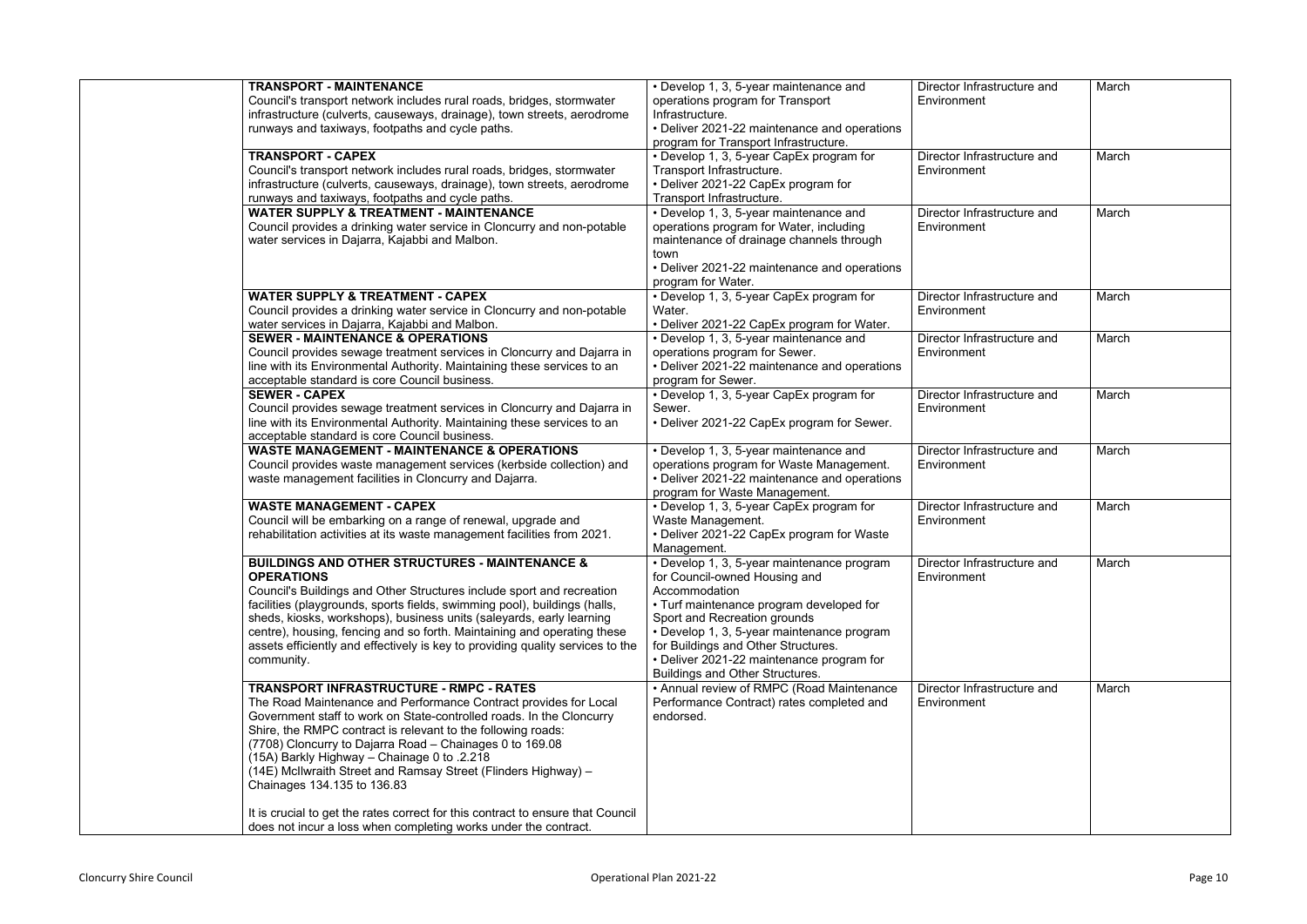|                                                                                                                                                                 | TRANSPORT INFRASTRUCTURE - RMPC - DELIVERY<br>The Road Maintenance and Performance Contract provides for Local<br>Government staff to work on State-controlled roads. In the Cloncurry<br>Shire, the RMPC contract is relevant to the following roads:<br>(7708) Cloncurry to Dajarra Road - Chainages 0 to 169.08.<br>(15A) Barkly Highway - Chainage 0 to .2.218.<br>(14E) McIlwraith Street and Ramsay Street (Flinders Highway) -<br>Chainages 134.135 to 136.83. | • RMPC delivered in accordance with contract.<br>• Council receives monthly progress updates.                                                                                                                                                                                                    | Director Infrastructure and<br>Environment | Monthly |
|-----------------------------------------------------------------------------------------------------------------------------------------------------------------|-----------------------------------------------------------------------------------------------------------------------------------------------------------------------------------------------------------------------------------------------------------------------------------------------------------------------------------------------------------------------------------------------------------------------------------------------------------------------|--------------------------------------------------------------------------------------------------------------------------------------------------------------------------------------------------------------------------------------------------------------------------------------------------|--------------------------------------------|---------|
|                                                                                                                                                                 | TRANSPORT INFRASTRUCTURE - TIDS<br>The Department of Transport and Main Roads provides TIDS funding to<br>Councils to assist in road maintenance and upgrade projects.                                                                                                                                                                                                                                                                                                | • All TIDS (Transport Infrastructure<br>Development Scheme) projects meet eligibility,<br>time, quality, budget and reporting<br>requirements.<br>• Council receives monthly progress updates.                                                                                                   | Director Infrastructure and<br>Environment | Monthly |
|                                                                                                                                                                 | <b>TRANSPORT INFRASTRUCTURE - R2R</b><br>The Department of Infrastructure and Regional Development provides<br>R2R funding to Councils to assist in transport infrastructure maintenance<br>and upgrade projects.                                                                                                                                                                                                                                                     | • All Roads 2 Recovery (R2R) projects meet<br>eligibility, time, quality, budget and reporting<br>requirements.<br>• Council receives monthly progress updates.                                                                                                                                  | Director Infrastructure and<br>Environment | Monthly |
|                                                                                                                                                                 | TRANSPORT INFRASTRUCTURE - DRFA - PROJECT<br><b>MANAGEMENT</b><br>The DRFA is a joint Commonwealth and State Government arrangement<br>that provides a diverse range of funding relief measures following an<br>eligible disaster. Activation, eligibility and funding/expenditure<br>requirements are outlined in the Queensland Disaster Relief and<br><b>Recovery Guidelines.</b>                                                                                  | • Procurement for DRFA (Disaster Recovery<br>Funding Arrangements) project management<br>services initiated, scoped, progressed and<br>completed.                                                                                                                                                | Director Infrastructure and<br>Environment | Monthly |
|                                                                                                                                                                 | TRANSPORT INFRASTRUCTURE - DRFA - PROJECT/PROGRAM<br><b>DELIVERY</b><br>The DRFA is a joint Commonwealth and State Government arrangement<br>that provides a diverse range of funding relief measures following an<br>eligible disaster. Activation, eligibility and funding/expenditure<br>requirements are outlined in the Queensland Disaster Relief and<br><b>Recovery Guidelines.</b>                                                                            | • All DRFA projects are compliant with regard<br>to eligibility, time, cost, quality and reporting<br>requirements.<br>• Council receives monthly progress updates.                                                                                                                              | Director Infrastructure and<br>Environment | Monthly |
|                                                                                                                                                                 | <b>ROAD USE AGREEMENTS / REGULATION OF HEAVY VEHICLES</b><br>The Mineral Resources Act provides for the entry into Road Use<br>Agreements where >10,000t of relevant material is to be hauled on a<br>Local Government Controlled Road.                                                                                                                                                                                                                               | • Road Use Agreement (RUA) signed where<br>>10,000t of relevant material is carted on a<br>local controlled road.<br>• NHVR permits/licences reviewed as and<br>when required.<br>• Road openings/closures have regard to GVM.<br>• Annual review of RUAs.                                       | Director Infrastructure and<br>Environment | Ongoing |
| <b>Council identifies</b><br>opportunities and<br>leverages funding to build<br>more resilient infrastructure.                                                  | TRANSPORT INFRASTRUCTURE - DRFA - BETTERMENT<br><b>PROJECTS</b><br>Council occasionally has an opportunity to access external funding to<br>build more robust infrastructure via the Disaster Relief and Recovery<br>Arrangements Betterment Program. These projects aim to make regularly<br>impacted assets more resilient, reducing future recovery/restoration<br>costs.                                                                                          | • Council develops and maintains list of<br>Betterment projects.<br>• Council will not be in a position to secure<br>Betterment Funding in 2021-22 as there was<br>no disaster activation for 2021.                                                                                              | Director Infrastructure and<br>Environment | Ongoing |
| Council invests in projects<br>and initiatives that improve<br>efficiencies in service<br>delivery while achieving the<br>same or a higher level of<br>service. | <b>GEOGRAPHIC INFORMATION SYSTEMS (GIS)</b><br>GIS is a powerful tool for visually representing data. It has the potential to<br>provide Council and community members with access to useful<br>information to assist in decision making.                                                                                                                                                                                                                             | • Implementation of MapInfo project.<br>• Council's Geographic Information System<br>(GIS) is up to date, containing: all relevant<br>asset layers, gravel pit information, CH<br>clearance information, rateable property<br>information, leases and licences, as-<br>constructed drawings etc. | Director Infrastructure and<br>Environment | Ongoing |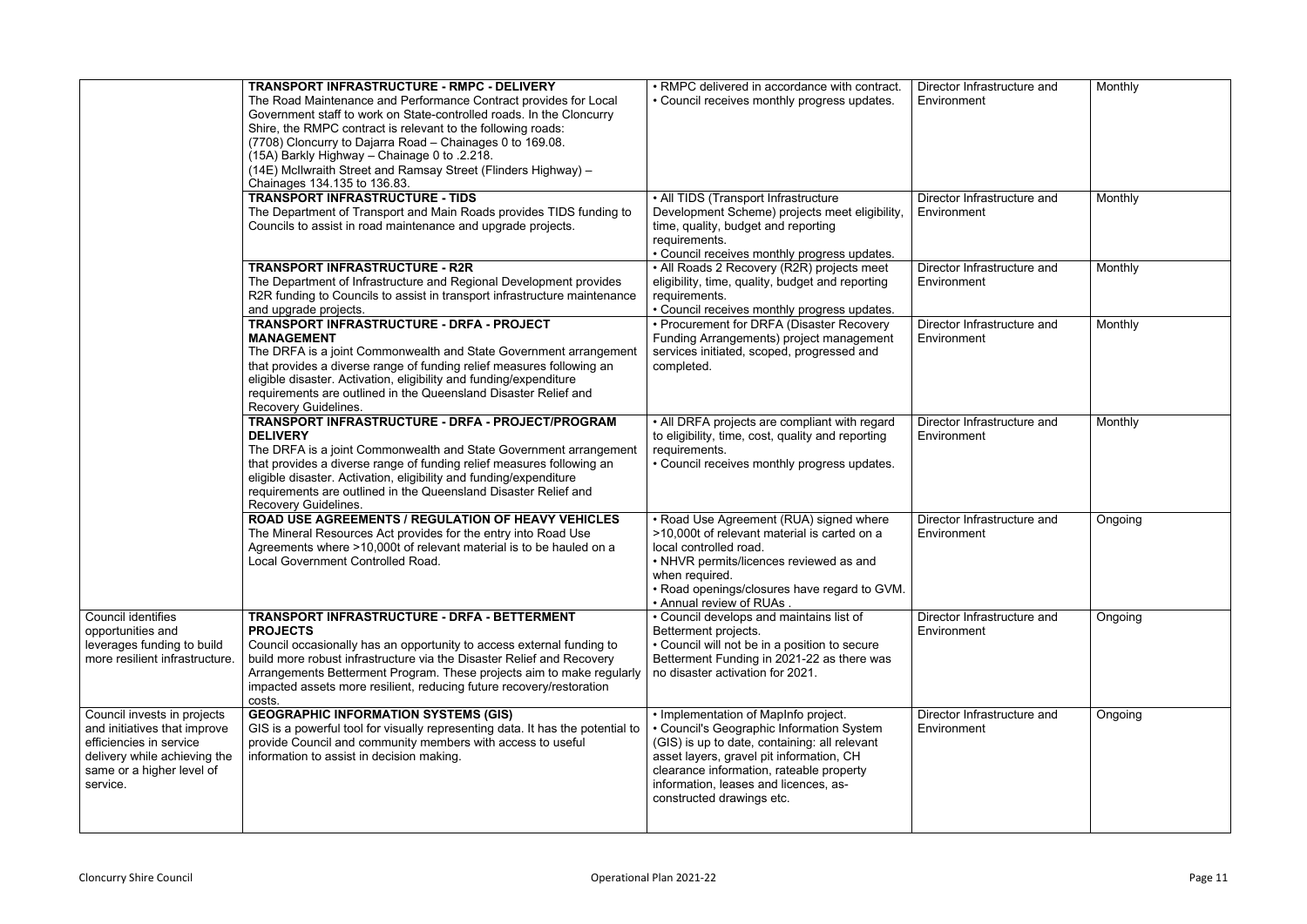| assets. | <b>BUSINESS SYSTEMS &amp; APPLICATIONS - ASSET MANAGEMENT</b><br>Council is looking to develop its asset management capabilities through<br>the adoption of an asset management system that integrates with<br>Council's other business systems (finance, records, GIS), allows for<br>asset data capture (on any device, anywhere, anytime), assists in<br>maintenance planning/scheduling and improves Council reporting on | • Implementation of Assetic (from Q3).                                                                                                 | Director Infrastructure and<br>Environment | June    |
|---------|-------------------------------------------------------------------------------------------------------------------------------------------------------------------------------------------------------------------------------------------------------------------------------------------------------------------------------------------------------------------------------------------------------------------------------|----------------------------------------------------------------------------------------------------------------------------------------|--------------------------------------------|---------|
|         | FINANCIAL REPORTING - EXPENDITURE BY ASSET CLASS<br>To ensure visibility over operational costs and to review the impact of<br>efficiency measures, it is important that the organisation clearly captures<br>and reviews these costs.                                                                                                                                                                                        | Monthly finance report details operational<br>expenditure by asset class (water, wastewater,<br>waste, buildings and facilities etc.). | <b>Director Corporate Services</b>         | Monthly |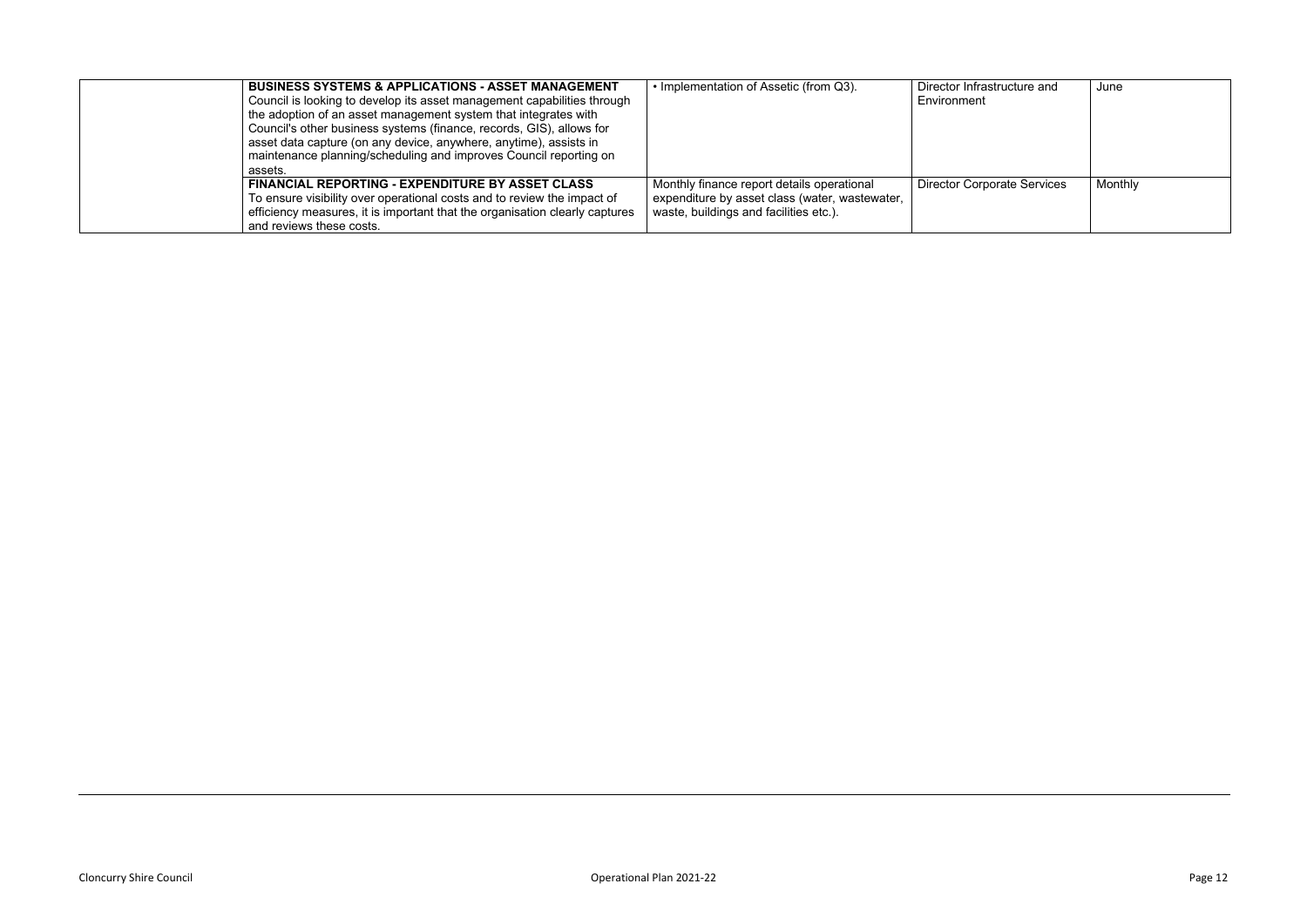<span id="page-12-0"></span>

|                                                                                                                                                                                                                                                                                 |                                                                                                                                                                                                                                                                                                                                                                                                          | <b>Valuing Our Environment</b>                                                                                                                                                                                                                                                                                                                                                                                     |                                            |                       |
|---------------------------------------------------------------------------------------------------------------------------------------------------------------------------------------------------------------------------------------------------------------------------------|----------------------------------------------------------------------------------------------------------------------------------------------------------------------------------------------------------------------------------------------------------------------------------------------------------------------------------------------------------------------------------------------------------|--------------------------------------------------------------------------------------------------------------------------------------------------------------------------------------------------------------------------------------------------------------------------------------------------------------------------------------------------------------------------------------------------------------------|--------------------------------------------|-----------------------|
|                                                                                                                                                                                                                                                                                 | Our natural resources are valued, our cultural heritage is protected, and our landscape amenity is improved.                                                                                                                                                                                                                                                                                             |                                                                                                                                                                                                                                                                                                                                                                                                                    |                                            |                       |
| <b>Corporate Plan Activity</b>                                                                                                                                                                                                                                                  | <b>Area of Operations</b>                                                                                                                                                                                                                                                                                                                                                                                | How we know we did it                                                                                                                                                                                                                                                                                                                                                                                              | Who is accountable                         | When we plan to do it |
| Local government<br>biosecurity plans bring<br>together all sectors of the<br>local community to manage<br>invasive plants and animals.<br>They ensure resources are<br>targeted at the highest<br>priority pest management<br>activities, and those most<br>likely to succeed. | <b>BIOSECURITY PLAN</b><br>Council is required to adopt a Biosecurity Plan under the Biosecurity Act<br>2014. This Plan will be developed in association with Biosecurity<br>Queensland and a range of key local stakeholders.                                                                                                                                                                           | • Adopt Budget to enable required actions<br>under the Biosecurity Plan 2019-23.<br>• % implementation of Biosecurity Plan (Action<br>Plan).                                                                                                                                                                                                                                                                       | Director Infrastructure and<br>Environment | Quarterly             |
| Council's waste reduction,<br>waste management and<br>recycling activities and<br>initiatives promote improved<br>environmental outcomes for<br>the Shire and the region.                                                                                                       | <b>WASTE MANGEMENT - WASTE REDUCTION &amp; RECYCLING PLAN</b><br>The Waste Reduction and Recycling Act 2011 requires that Local<br>Governments prepare, adopt and implement a Waste Reduction and<br>Recycling Plan (s121-125), that Local Governments review their Plan<br>every three years (s126) and that they amend where necessary (s127).                                                         | • Adopt/Review/Amend Waste Reduction &<br>Recycling Plan (including Site Based<br>Management Plans).<br>• Implement Waste Reduction & Recycling<br>Plan.<br>• Review Waste Reduction & Recycling Plan.<br>• Amend Waste Reduction & Recycling Plan.                                                                                                                                                                | Director Infrastructure and<br>Environment | Quarterly             |
|                                                                                                                                                                                                                                                                                 | <b>WASTE MANAGEMENT - ENVIRONMENTAL AUTHORITY (EA)</b><br>Environmental authorities for waste management operations (and their<br>associated operating conditions) are largely determined by volume of<br>waste received and type of waste received. Council needs to review its<br>operations and amend its EA where volume and/or type of waste<br>received push Council into a different EA category. | • Review and amend Environmental Authority<br>for waste management in Cloncurry as<br>required (e.g., to ensure volumetric<br>requirements are met).                                                                                                                                                                                                                                                               | Director Infrastructure and<br>Environment | Quarterly             |
|                                                                                                                                                                                                                                                                                 | <b>WASTE MANAGEMENT - OPERATIONS</b><br>Council's Environmental Authority requires that Council undertake a<br>range of monitoring and reporting activities in relation to waste<br>management activities. This includes requirements around monitoring of<br>ground water, tracking volumes and types of waste received, provision of<br>annual reporting and so on.                                    | • Council creates a compliance program for all<br>waste management monitoring and reporting<br>requirements.<br>• Council budgets for and meets all monitoring<br>and reporting requirements associated with its<br>EA for waste management.<br>• Council develops and maintains longitudinal<br>data sets for all monitoring and reporting<br>activities in line with the EA and other reporting<br>requirements. | Director Infrastructure and<br>Environment | Monthly               |
|                                                                                                                                                                                                                                                                                 | <b>WASTE MANAGEMENT COMPLIANCE - RECEIPT OF REGULATED</b><br><b>WASTE</b><br>Under Queensland's environmental protection legislation waste handlers<br>are required to submit waste tracking information to the Department of<br>Environment and Science (the department) as part of the system for<br>tracking waste types as listed in Schedule 11 of the Environmental<br>Protection Regulation 2019. | • Council develops and implements a system<br>to manage waste tracking for regulated waste<br>streams (e.g., batteries, tyres etc.).<br>• Council meets all requirements in relation to<br>waste tracking certificates.                                                                                                                                                                                            | Director Infrastructure and<br>Environment | Monthly               |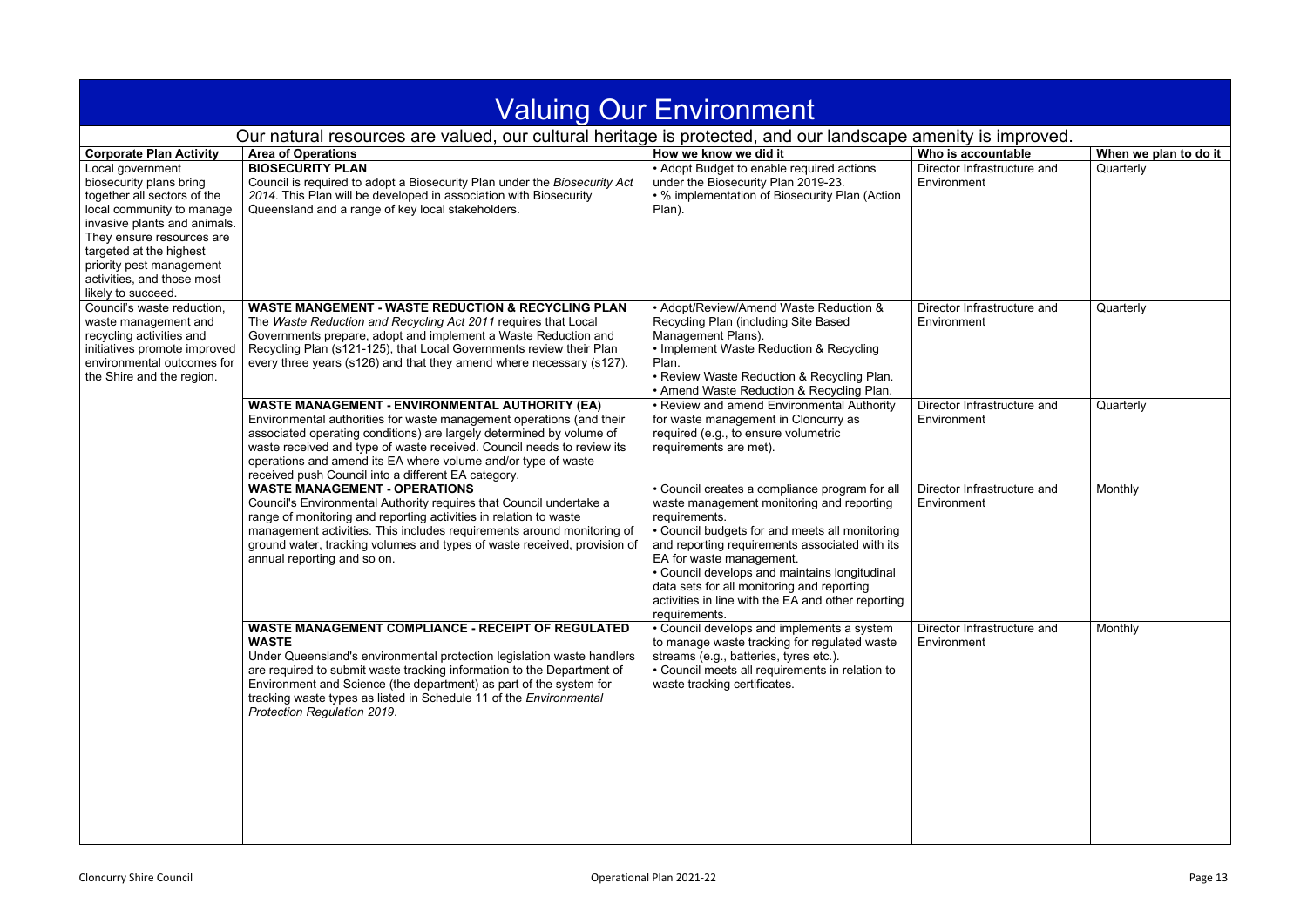| Council's utility services are<br>efficient, effective and<br>compliant with the<br><b>Environmental Authorities</b><br>and other regulatory<br>instruments that govern<br>these services. | <b>SEWERAGE TREATMENT - MONITORING REQUIREMENTS</b><br>Council operates under an Environmental Authority in delivering<br>wastewater services. It is important that Council is aware of, and meets<br>its responsibilities under this authority, including those in relation to<br>monitoring of inputs, outputs and impacts and in relation to reporting:<br>reporting of non-compliances, submission of SWIM data and so forth.                                                                                                                                                                                                                 | • Budget for and establish a compliant<br>Monitoring Program for sewer treatment<br>services in Cloncurry and Dajarra.<br>• Develop and maintain longitudinal datasets<br>for all monitored parameters.<br>• Budget for and establish a compliant<br>Reporting Program for sewer treatment<br>operations in Cloncurry and Dajarra.<br>• Complete and submit all monthly, quarterly<br>and annual reporting in line with the Reporting<br>Program.                                                                                                                                                                                                       | Director Infrastructure and<br>Environment | Quarterly |
|--------------------------------------------------------------------------------------------------------------------------------------------------------------------------------------------|---------------------------------------------------------------------------------------------------------------------------------------------------------------------------------------------------------------------------------------------------------------------------------------------------------------------------------------------------------------------------------------------------------------------------------------------------------------------------------------------------------------------------------------------------------------------------------------------------------------------------------------------------|---------------------------------------------------------------------------------------------------------------------------------------------------------------------------------------------------------------------------------------------------------------------------------------------------------------------------------------------------------------------------------------------------------------------------------------------------------------------------------------------------------------------------------------------------------------------------------------------------------------------------------------------------------|--------------------------------------------|-----------|
|                                                                                                                                                                                            | DRINKING WATER QUALITY MANAGEMENT PLAN<br>Sections 92-101 of the Water Supply (Safety and Reliability) Act 2008<br>requires that all drinking water service providers (such as Council) must<br>prepare a Drinking Water Quality Management Plan. The Act also<br>requires that Council review, amend where necessary and report on the<br>implementation of the DWQMP.                                                                                                                                                                                                                                                                           | • Compliance with DWQMP reporting,<br>reviewing and auditing requirements.<br>• Council prepares an adequate budget to<br>ensure the implementation of the Risk<br>Management Improvement Plan and to<br>address improvement activities recommended<br>by 3rd Party Audit.                                                                                                                                                                                                                                                                                                                                                                              | Director Infrastructure and<br>Environment | Quarterly |
|                                                                                                                                                                                            | <b>CLONCURRY WATER TREATMENT - MONITORING &amp; REPORTING</b><br><b>REQUIREMENTS</b><br>Council, as a drinking water service provider under the Water Supply<br>(Safety and Reliability Act) 2008, is responsible for providing safe and<br>reliable drinking water. As part of this responsibility, Council is required to<br>conduct routine monitoring on drinking water quality and to<br>forward/publish these reports to the regulator and to other stakeholders.<br>It is also a requirement that Council publishes its Customer Service<br>Standards for provision of drinking water services (per s115 of the Water<br>Supply Act 2008). | • Establish and review Customer Service<br>Standards.<br>• Budget for and establish a compliant<br>Monitoring Program for water treatment<br>services in Cloncurry.<br>• Develop and maintain a longitudinal dataset<br>for all monitored parameters.<br>• Budget for and establish a compliant<br>Reporting Program for water treatment<br>operations in Cloncurry.<br>• Complete and submit all monthly, quarterly<br>and annual reporting in line with the Reporting<br>Program, including the submission of SWIM<br>data.                                                                                                                           | Director Infrastructure and<br>Environment | Monthly   |
|                                                                                                                                                                                            | DAJARRA WATER TREATMENT - REPORTING REQUIREMENTS<br>Council is in the process of transitioning the Dajarra non-potable water<br>supply scheme to a drinking water supply scheme.                                                                                                                                                                                                                                                                                                                                                                                                                                                                  | • Budget for and establish a compliant<br>Monitoring Program for water treatment<br>services in Dajarra (as if the Dajarra Scheme<br>were a Scheme registered for the supply of<br>drinking water).<br>• Develop and maintain longitudinal dataset for<br>all monitored parameters.<br>• Budget for and establish a compliant<br>Reporting Program for water treatment<br>operations in Dajarra (as if the Dajarra Scheme<br>were a Scheme registered for supply of<br>potable/treated water).<br>• Complete and submit all monthly, quarterly<br>and annual reporting in line with the Reporting<br>Program, including the submission of SWIM<br>data. | Director Infrastructure and<br>Environment | Quarterly |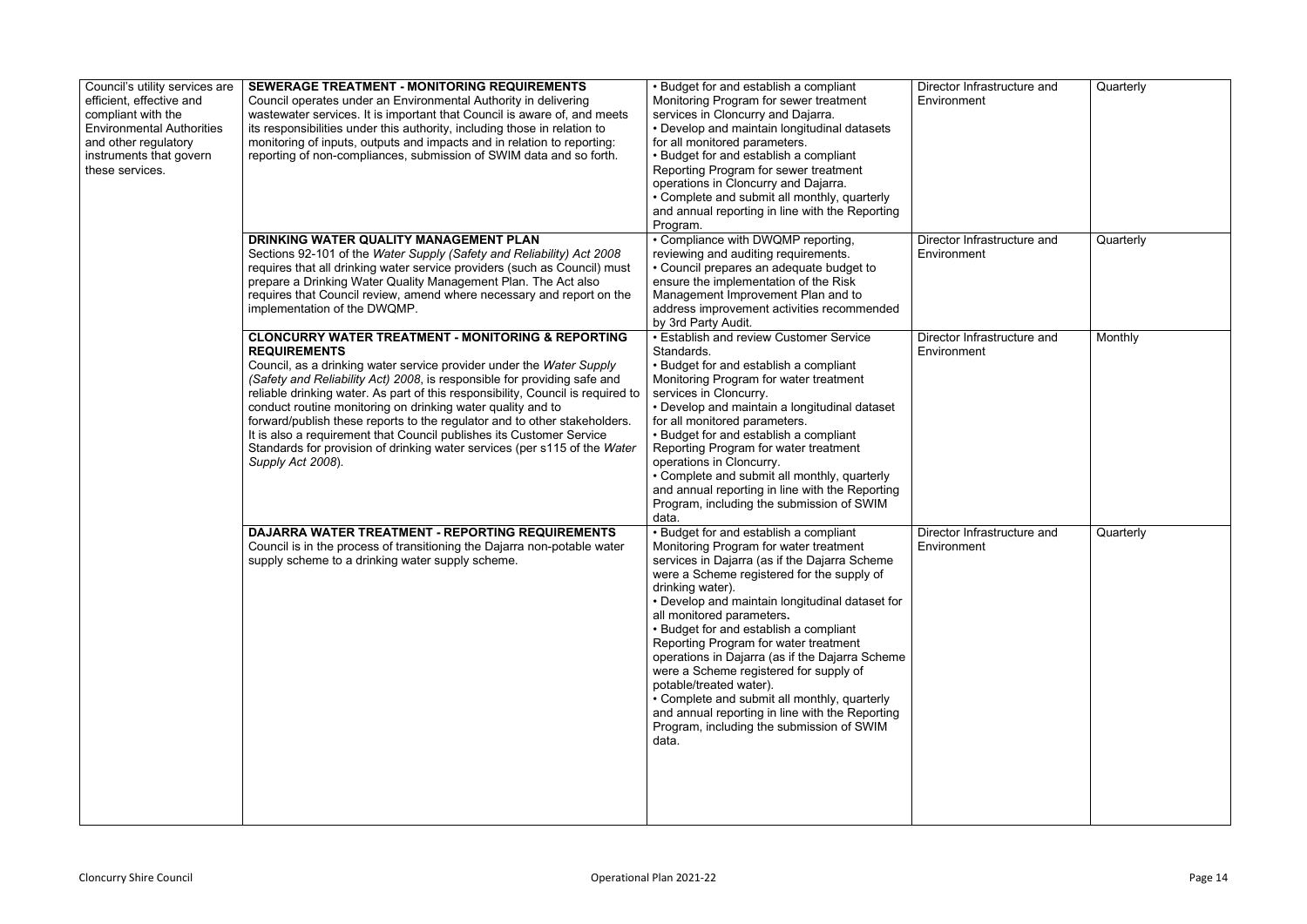<span id="page-14-0"></span>

| <b>Effective &amp; Inclusive Governance</b>         |                                                                                                                                                    |                                                                                    |                                    |                       |  |
|-----------------------------------------------------|----------------------------------------------------------------------------------------------------------------------------------------------------|------------------------------------------------------------------------------------|------------------------------------|-----------------------|--|
|                                                     | Council decision-making processes are efficient, effective, transparent, and inclusive. Decision-making promotes and                               |                                                                                    |                                    |                       |  |
|                                                     | balances the long-term sustainability of our community, our environment, our assets, and our finances. As an organisation, we are committed to     |                                                                                    |                                    |                       |  |
|                                                     |                                                                                                                                                    | quality customer service and continuous improvement.                               |                                    |                       |  |
| <b>Corporate Plan Activity</b>                      | <b>Area of Operations</b>                                                                                                                          | How we know we did it                                                              | Who is accountable                 | When we plan to do it |  |
| Consultation and                                    | <b>COMMUNITY ENGAGEMENT</b>                                                                                                                        | • Community Forums x 2.                                                            | <b>Chief Executive Officer</b>     | Quarterly             |  |
| engagement are                                      | Democratic representation, social inclusion and meaningful community                                                                               | • Smoko with the Mayor.                                                            |                                    |                       |  |
| undertaken in a way that is                         | engagement" is one of the local government principles outlined in section                                                                          | • Community/stakeholder engagement<br>sessions held where relevant.                |                                    |                       |  |
| appropriate to the scope<br>and potential impact of | 4 of the Local Government Act 2009. It is important that Council solicits<br>community feedback on major initiatives, either as a legislative      | • Community Satisfaction Survey.                                                   |                                    |                       |  |
| Council decisions and                               | requirement (e.g., Planning Scheme, Biosecurity Plan, Waste Reduction                                                                              |                                                                                    |                                    |                       |  |
| respects the position and                           | and Recycling Plan) or as a business-as-usual practice that contributes                                                                            |                                                                                    |                                    |                       |  |
| opinion of all stakeholders                         | to the good governance of the Shire.                                                                                                               |                                                                                    |                                    |                       |  |
| Review, update and                                  | <b>CORPORATE PLAN</b>                                                                                                                              | • Corporate Plan reviewed annually (April).                                        | <b>Chief Executive Officer</b>     | April                 |  |
| implement the deliverables                          | The Corporate Plan defines Council's strategic vision for the next five                                                                            | • Performance against Corporate Plan                                               |                                    |                       |  |
| of key strategic plans                              | years and identifies the ways in which Council will measure its<br>performance in delivering on this vision.                                       | deliverables captured in Annual Report                                             |                                    |                       |  |
| (tourism, economic<br>development,                  |                                                                                                                                                    | (November).                                                                        |                                    |                       |  |
| biosecurity)                                        | s105(5)(a)(i) of the Local Government Act 2009 identifies the requirement                                                                          |                                                                                    |                                    |                       |  |
|                                                     | to have a Corporate Plan.                                                                                                                          |                                                                                    |                                    |                       |  |
|                                                     | s165 of the Local Government Regulation 2012 outlines the preparation                                                                              |                                                                                    |                                    |                       |  |
|                                                     | requirements for the Corporate Plan and s166 of the Local Government                                                                               |                                                                                    |                                    |                       |  |
|                                                     | Regulation 2012 outlines the content requirements of the Corporate Plan<br>(strategic direction of Council, performance indicators for measuring   |                                                                                    |                                    |                       |  |
|                                                     | progress in achieving Council's vision for the future)                                                                                             |                                                                                    |                                    |                       |  |
|                                                     | <b>OPERATIONAL PLAN</b>                                                                                                                            | • Quarterly reports on annual Operational Plan                                     | <b>Chief Executive Officer</b>     | Quarterly             |  |
|                                                     | The Operational Plan is a major planning document within council's                                                                                 | completed and published on Council's website.                                      |                                    |                       |  |
|                                                     | corporate performance, planning, reporting and risk management                                                                                     | • Draft of Operational Plan for following                                          |                                    |                       |  |
|                                                     | framework. It outlines the significant initiatives and key operational                                                                             | financial year presented (May).                                                    |                                    |                       |  |
|                                                     | activities that Council delivers in a given financial year to progress the                                                                         | • Operational Plan for following financial year                                    |                                    |                       |  |
|                                                     | priorities and strategies in the Corporate Plan.                                                                                                   | adopted (June).                                                                    |                                    |                       |  |
|                                                     | s105(5)(a)(v) of the Local Government Act 2009: requirement to have an<br><b>Operational Plan</b>                                                  |                                                                                    |                                    |                       |  |
|                                                     | s175 of the Local Government Regulation 2012 outlines the                                                                                          |                                                                                    |                                    |                       |  |
|                                                     | requirements that the Operational Plan is consistent with the annual                                                                               |                                                                                    |                                    |                       |  |
|                                                     | budget, states how Council will implement the Corporate Plan and how                                                                               |                                                                                    |                                    |                       |  |
|                                                     | Council will manage operational risks.                                                                                                             |                                                                                    |                                    |                       |  |
|                                                     | <b>ICT STRATEGY</b><br>Council's operations are increasingly reliant on ICT/digital technology.                                                    | • ICT Strategy developed with coverage of 1)<br>governance; 2) emerging trends and | <b>Director Corporate Services</b> | Quarterly             |  |
|                                                     | This enables productivity and performance dividends when implemented                                                                               | technologies; 3) business systems and                                              |                                    |                       |  |
|                                                     | well and also exposes Council to a wide range of risks. To manage these                                                                            | applications; 4) infrastructure and technology;                                    |                                    |                       |  |
|                                                     | risks and opportunities, Council will adopt a 5-year ICT Strategy.                                                                                 | 5) IT business continuity; 6) security; 7) project                                 |                                    |                       |  |
|                                                     |                                                                                                                                                    | management; and 8) information management.                                         |                                    |                       |  |
|                                                     | <b>ECONOMIC DEVELOPMENT</b>                                                                                                                        | • Review and update of Council's Economic                                          | <b>Director Community Services</b> | Quarterly             |  |
|                                                     | Council's economic development portfolio covers a wide range of                                                                                    | Development Strategy.                                                              |                                    |                       |  |
|                                                     | projects and initiatives that are designed to attract and retain population<br>facilitate investment, sustain and grow local businesses, diversify | • % implementation of Economic Development<br>Strategy.                            |                                    |                       |  |
|                                                     | business and industry opportunities and so on. Many of these initiatives                                                                           |                                                                                    |                                    |                       |  |
|                                                     | and the deliverables associated with them are captured in Council's                                                                                |                                                                                    |                                    |                       |  |
|                                                     | <b>Economic Development Strategy.</b>                                                                                                              |                                                                                    |                                    |                       |  |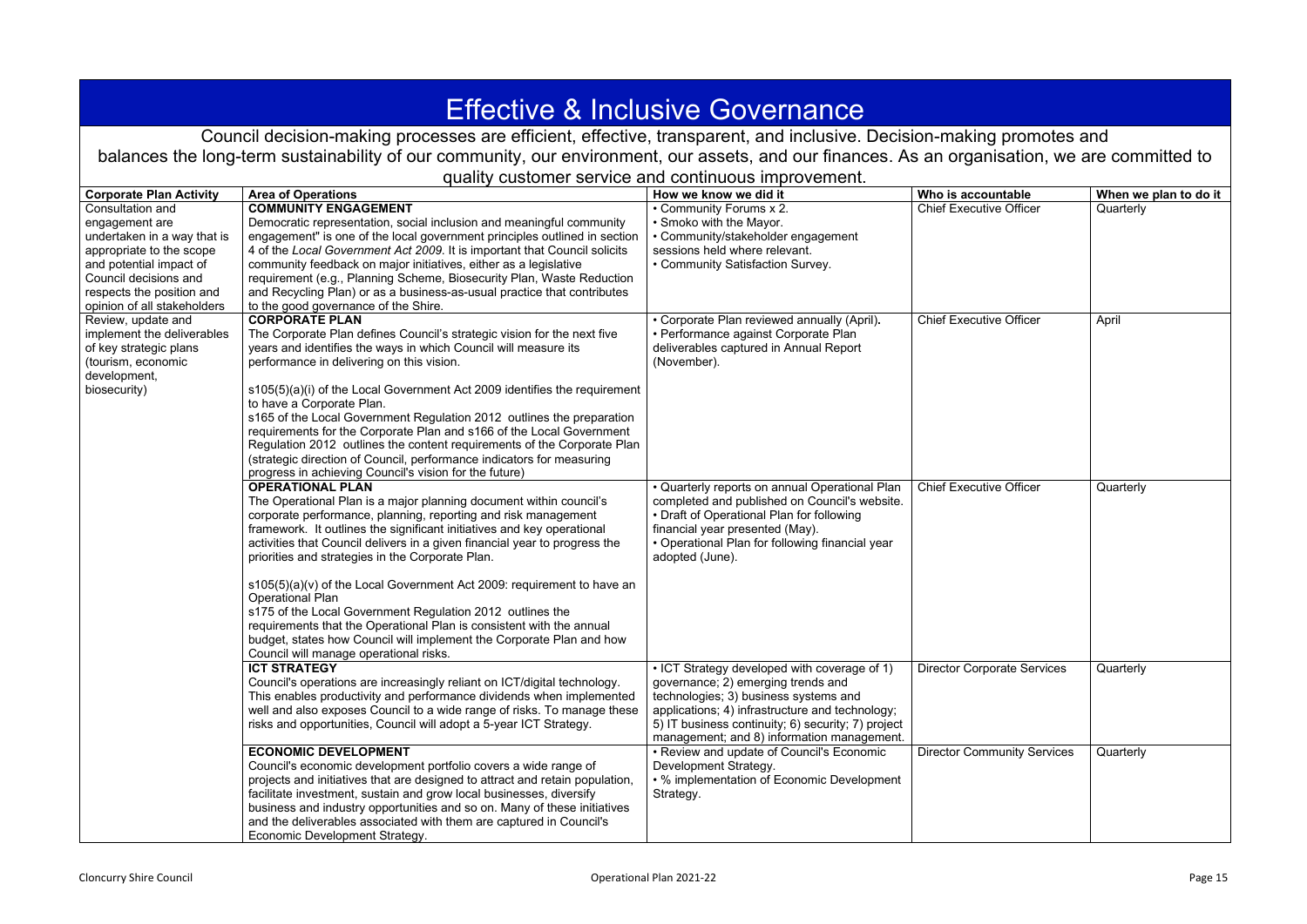| Council's budgeting and<br>investment decisions<br>ensure Council's continued<br>financial sustainability.                                                         | <b>RATES</b><br>Rates and charges constitute approximately 50% of Council's revenue.<br>Section 104(1) of the Local Government Act 2009 provides that Council<br>may levy rates or charges only by a rate notice. Section 104(2) outlines<br>the content requirements of a rate notice.                                                                                                                                                                                                                                                                                                                                                                                                                                                                                                                                                                                    | • 1st half rates levied in August 2021.<br>• 2nd half rates levied in February 2022.<br>• Monthly Finance Report tracks rates revenue<br>and rates arrears.                                                                                                                                                                                                                                                              | <b>Director Of Corporate Services</b> | Monthly   |
|--------------------------------------------------------------------------------------------------------------------------------------------------------------------|----------------------------------------------------------------------------------------------------------------------------------------------------------------------------------------------------------------------------------------------------------------------------------------------------------------------------------------------------------------------------------------------------------------------------------------------------------------------------------------------------------------------------------------------------------------------------------------------------------------------------------------------------------------------------------------------------------------------------------------------------------------------------------------------------------------------------------------------------------------------------|--------------------------------------------------------------------------------------------------------------------------------------------------------------------------------------------------------------------------------------------------------------------------------------------------------------------------------------------------------------------------------------------------------------------------|---------------------------------------|-----------|
| Council invests in<br>technology where such<br>investments drive improved<br>compliance, productivity,<br>customer<br>service and security.                        | <b>ICT + BUSINESS SYSTEMS &amp; APPLICATIONS</b><br>Council's ICT + Business Systems and Applications are increasingly<br>important in enabling Council to deliver services to the community. These<br>costs include phones, internet, other ICT hardware, software programs,<br>servers and so forth.                                                                                                                                                                                                                                                                                                                                                                                                                                                                                                                                                                     | • ICT Operational Plan developed (August) and<br>implemented (quarterly reporting thereafter) in<br>line with ICT Strategy.                                                                                                                                                                                                                                                                                              | <b>Director Corporate Services</b>    | Quarterly |
| Council develops,<br>implements and maintains<br>effective and compliant<br>governance and risk<br>frameworks<br>(governance, finance, risk,<br>assets, projects). | <b>BUDGET PROCESS - PREPARATION, ADOPTION, REVIEW</b><br>Annual budget preparation requires a review of grant, rate and other<br>revenue streams, operational and maintenance expenditure<br>requirements, capital expenditure requirements, impact of investment<br>decisions on depreciation, a review of fees and charges, plant and fleet<br>replacement scenarios, tender/procurement activities scheduled for the<br>year, key projects and initiatives to be delivered, the cost of compliance<br>activities, sustainability ratios and so forth.<br>ss169-172 of the Local Government Regulation 2012 outline the<br>preparation, content and amendment requirements for a Local<br>Government's budget.                                                                                                                                                           | • Council develops and implements a Budget<br>Process (rates, fees and charges, CapEx,<br>plant and fleet replacement, priority projects<br>and initiatives, review of sustainability<br>indicators etc.).<br>• The Budget is adopted in line with ss169-172<br>of the Local Government Regulation 2012<br>(June).<br>• The Budget is reviewed/amended in line with<br>ss169-172 (February).                             | <b>Chief Executive Officer</b>        | Quarterly |
|                                                                                                                                                                    | <b>EXTERNAL AUDIT - EOFY &amp; FINANCIAL STATEMENTS</b><br>The external audit provides independent assurance that council's annual<br>financial statements are reliable and comply with prescribed<br>requirements. It is primarily a financial audit which assesses council's<br>internal control framework and focuses on the material components of<br>council's financial statements and how significant financial reporting risks<br>have been dealt with by management.<br>Section 104(5)(b)(i) of the Local Government Act 2009 requires that the<br>system of financial management established by a local government must<br>include the following financial accountability documents: general purpose<br>financial statements, asset registers, an annual report and a report on the<br>results of an annual review of the implementation of the operational plan | • Audit Opinion: unmodified audit opinion (no<br>qualifications, no emphasis).<br>• Internal Controls: Control Environment,<br>Monitoring Activities, Risk Assessment, Control<br>Activities, Information and Communication: at<br>least 4/5 green lights. No red lights.<br>• Financial Statement Preparation: End of<br>Financial Year Processes, Timeliness, Quality:<br>All green lights. No red lights.             | <b>Director Corporate Services</b>    | Annually  |
|                                                                                                                                                                    | <b>EXTERNAL AUDIT - AG Report</b><br>Section 213 of the Local Government Regulation 2012 requires that the<br>Auditor-General's Observation Report is tabled by the Mayor at the first<br>Council Meeting after receipt of the report.                                                                                                                                                                                                                                                                                                                                                                                                                                                                                                                                                                                                                                     | • Observation Report tabled in line with Local<br>Government Regulation 2012 timeframes.                                                                                                                                                                                                                                                                                                                                 | <b>Chief Executive Officer</b>        | November  |
|                                                                                                                                                                    | <b>INTERNAL AUDIT</b><br>Internal auditing is an independent, objective assurance and consulting<br>activity designed to add value and improve an organization's operations.<br>It helps an organization accomplish its objectives by bringing a<br>systematic, disciplined approach to evaluate and improve the<br>effectiveness of risk management, control, and governance processes.<br>Section 207(1) of the Local Government Regulation 2012 requires that<br>Council prepare an internal audit plan, carry out an internal audit, prepare<br>a progress report for the internal audit and assess compliance with the<br>internal audit plan.                                                                                                                                                                                                                        | • Develop and adopt an internal audit plan for<br>the financial year (identifying operational risks,<br>how they have been evaluated, which are the<br>most significant, the control measures that<br>Cloncurry Shire Council has adopted or is to<br>adopt, to manage the most significant<br>operational risks).<br>• Appoint internal auditor to complete the<br>audits identified in the internal audit plan (July). | <b>Chief Executive Officer</b>        | Quarterly |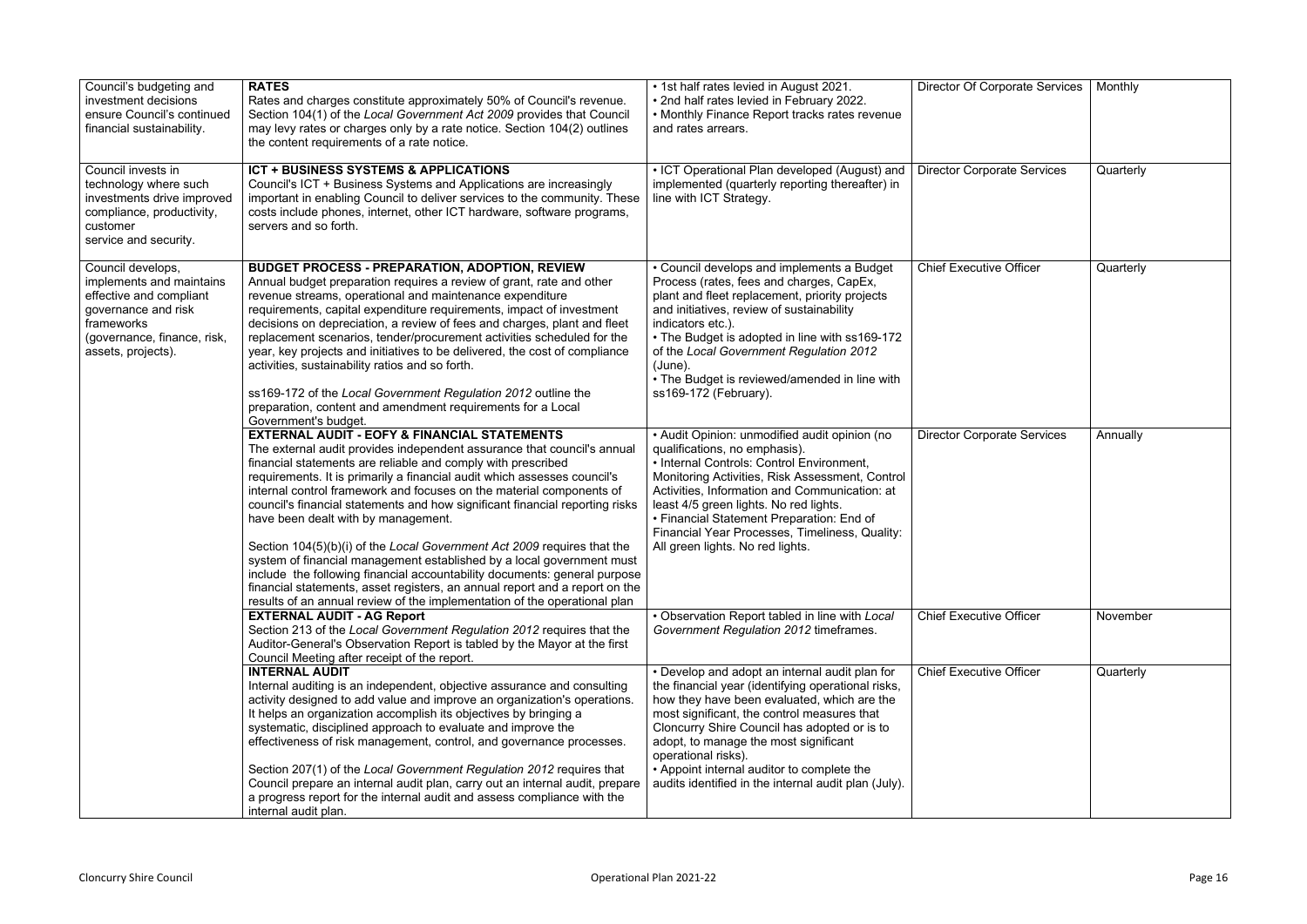| <b>INTERNAL AUDIT</b><br>Section 207(1) of the Local Government Regulation 2012 requires that | • Completion of internal audits scheduled for<br>2021-22. | <b>Chief Executive Officer</b> | Quarterly |
|-----------------------------------------------------------------------------------------------|-----------------------------------------------------------|--------------------------------|-----------|
| Council prepare an internal audit plan, carry out an internal audit, prepare                  | • Prepare progress report for the internal audit          |                                |           |
| a progress report for the internal audit and assess compliance with the                       | and present to Audit Committee.                           |                                |           |
| internal audit plan.                                                                          |                                                           |                                |           |
|                                                                                               |                                                           |                                |           |
| Council will conduct a minimum of two internal audits each financial year,                    |                                                           |                                |           |
| targeting areas of organisational risk.                                                       |                                                           |                                |           |
| <b>AUDIT COMMITTEE - MEMBERSHIP</b>                                                           | <b>Budget for Audit Committee developed and</b>           | <b>Chief Executive Officer</b> | Quarterly |
| Section 105 of the Local Government Act 2009 requires Council to                              | adopted.                                                  |                                |           |
| establish an Audit Committee to monitor and review the integrity of                           | • Composition of Audit Committee confirmed in             |                                |           |
| financial documents; and the internal audit function; and the effectiveness                   | accordance with the requirements of the Local             |                                |           |
| and objectivity of the local government's internal auditors.                                  | Government Act 2009 and Local Government                  |                                |           |
|                                                                                               | Regulation 2012.                                          |                                |           |
| Section 210 of the Local Government Regulation 2012 defines                                   |                                                           |                                |           |
| composition                                                                                   |                                                           |                                |           |
| - Consist of at least 3 members and no more than 6 members; - Having                          |                                                           |                                |           |
| 2, but no more than 2 Councillors; having at least 1 member who has                           |                                                           |                                |           |
| significant experience and skills in financial matters; with Council to                       |                                                           |                                |           |
| appoint a chairperson of the audit committee                                                  |                                                           |                                |           |
| <b>AUDIT COMMITTEE - MEETINGS</b>                                                             | • Audit Committee meeting schedule confirmed              | <b>Chief Executive Officer</b> | Quarterly |
| Section 211 of the Local Government Regulation 2012 requires the Audit                        | for financial year.                                       |                                |           |
| Committee to meet at least twice each financial year. These meetings                          | • Audit Committee meetings held in                        |                                |           |
| should coincide with completion/review of the internal audit plan, internal                   | accordance with schedule.                                 |                                |           |
| audit reports and progress reports, review of draft financial statements,                     | • Audit Committee reviews internal audit                  |                                |           |
| and the review of the auditor-general's audit report about the financial                      | function, internal audit progress reports, draft          |                                |           |
| statements.                                                                                   | financial statements etc.                                 |                                |           |
|                                                                                               | • Audit Committee self-assessment completed               |                                |           |
| <b>ENTERPRISE RISK MANAGEMENT - FRAMEWORK</b>                                                 | • Adoption / review of Enterprise Risk                    | <b>Chief Executive Officer</b> | Quarterly |
| Council's operations span a wide spectrum of disciplines, fields and                          | Management Framework (August).                            |                                |           |
| environments. This diversity of activity creates an equally diverse and                       | • Annual review of Council's Risk Management              |                                |           |
| complex range of risks as well as a wealth of opportunities for Council.                      | Policy (December).                                        |                                |           |
|                                                                                               | • Review and update of Strategic and                      |                                |           |
|                                                                                               | Operational Risk Registers (October).                     |                                |           |
|                                                                                               | • Review of Business Continuity Plan                      |                                |           |
|                                                                                               | (November).                                               |                                |           |
|                                                                                               | • Review of Fraud Risk Register (February)                |                                |           |
|                                                                                               | • Implementation of DWQMP risk management                 |                                |           |
|                                                                                               | improvement plan (monthly).                               |                                |           |
|                                                                                               | • Implementation of compliance frameworks,                |                                |           |
|                                                                                               | monitoring and reporting for water, sewer and             |                                |           |
|                                                                                               | waste (monthly, quarterly, annual).                       |                                |           |
|                                                                                               | • Council reports incorporate a review of                 |                                |           |
|                                                                                               | relevant risks (policy, legal, financial etc. -           |                                |           |
|                                                                                               | monthly).                                                 |                                |           |
|                                                                                               | • Review of insurance (May).                              |                                |           |
| <b>DELEGATIONS and DELEGATION REGISTERThe appropriate</b>                                     | • Rolling review of Council to Chief Executive            | <b>Chief Executive Officer</b> | Quarterly |
| management of Delegations involves a balancing act between managing                           | Officer delegations register.                             |                                |           |
| risks associated with the delegation of authority and the efficiency                          | • Rolling review of Chief Executive Officer to            |                                |           |
| dividends that come with the allocation of appropriate delegations.                           | Officer delegations register.                             |                                |           |
|                                                                                               | • Delegations register available on website.              |                                |           |
| <b>LOCAL LAWS</b>                                                                             | • Local laws reviewed annually.                           | <b>Chief Executive Officer</b> | December  |
| Local laws are statutory instruments made by local governments to                             | • Local laws amended where necessary.                     |                                |           |
| regulate a broad range of issues within their communities.                                    | • New local laws adopted where necessary.                 |                                |           |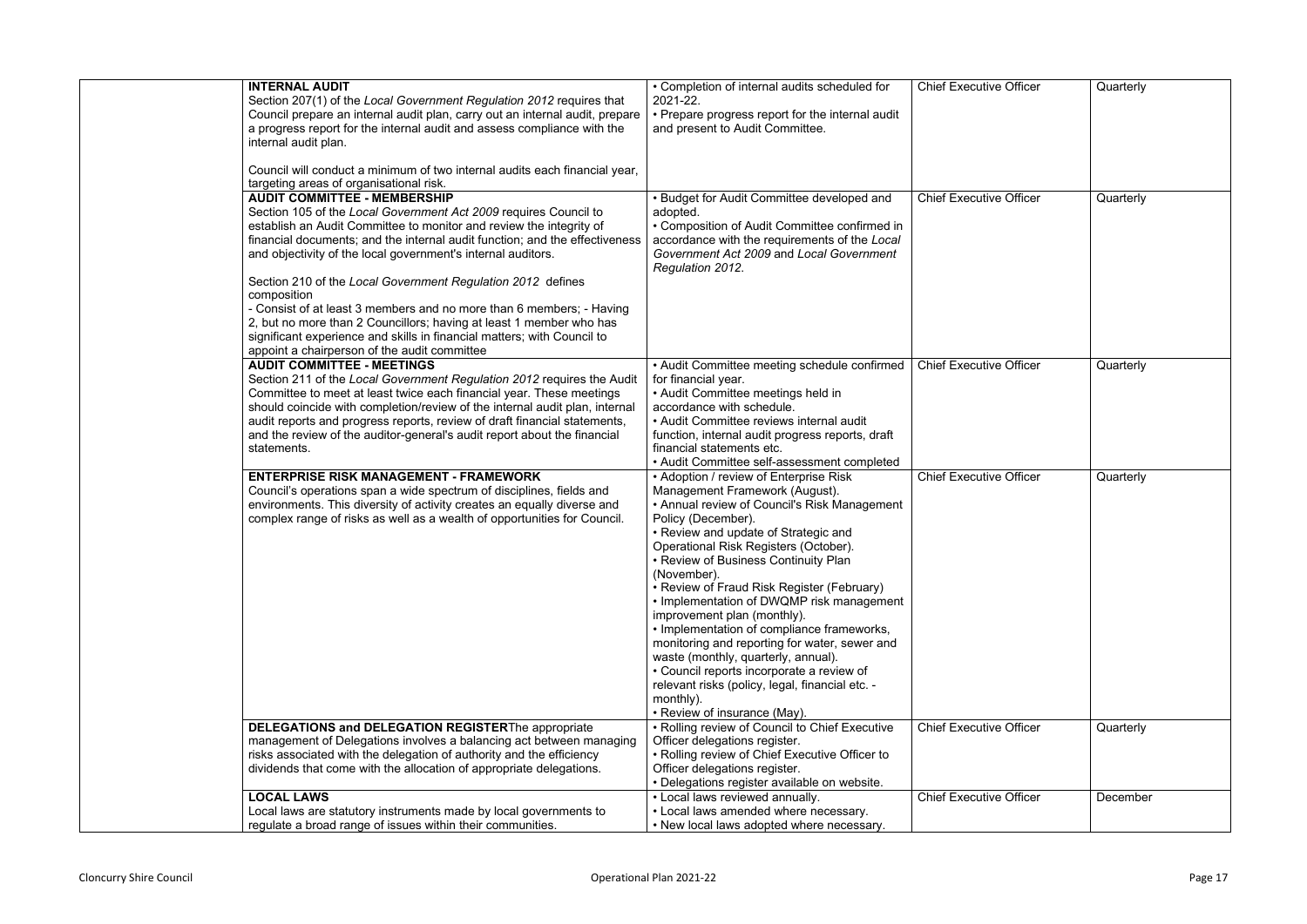| <b>INFORMATION AND RECORDS MANAGEMENT</b><br>Public records are the cornerstone of an accountable and democratic<br>society. They allow scrutiny from the public of the decisions made by<br>those who are elected or employed to act on their behalf.                                                                                                                                                                                                                                                                                                                                                                                                     | • Compliant records management system<br>maintained.<br>• Relevant policies and procedures<br>established.<br>• Progressive reduction in records-keeping<br>expenses.<br>• Reduction of hard-copy records kept.<br>• Retention and disposal requirements met.<br>• Incorporation of Information and Records<br>Management into ICT Strategy. | <b>Director Corporate Services</b> | Quarterly |
|------------------------------------------------------------------------------------------------------------------------------------------------------------------------------------------------------------------------------------------------------------------------------------------------------------------------------------------------------------------------------------------------------------------------------------------------------------------------------------------------------------------------------------------------------------------------------------------------------------------------------------------------------------|----------------------------------------------------------------------------------------------------------------------------------------------------------------------------------------------------------------------------------------------------------------------------------------------------------------------------------------------|------------------------------------|-----------|
| <b>WEBSITE - COMPLIANCE</b><br>Council's website is a key vehicle for demonstrating the ways in which it<br>is meeting and upholding a number of the Local Government principles<br>outlined in section 104 of the Local Government Act 2009, including:<br>transparent and effective processes; decision-making in the public<br>interest; democratic representation, social inclusion and meaningful<br>community engagement.                                                                                                                                                                                                                            | • Council monitors and maintains a compliant<br>website.                                                                                                                                                                                                                                                                                     | <b>Director Corporate Services</b> | Monthly   |
| <b>INSURANCE</b><br>Council manages a range of risk exposures (assets, workforce, cyber)<br>through maintenance of appropriate insurances. Section 107 of the Local<br>Government Act 2009 requires that Council maintain Public Liability and<br>Professional Indemnity Insurance. Section 214 of the Local Government<br>Regulation 2012 establishes the required insurance amounts (\$30m for<br>PL and \$10m for PI). The Workers' Compensation and Rehabilitation and<br>Other Legislation Amendment Act 2003 requires all Queensland<br>businesses which employ workers to hold and maintain an accident<br>insurance policy to cover their workers. | • Relevant insurances maintained (PL, PI,<br>Workcover, Cyber, Assets).<br>• Specialist VFM review conducted biennially<br>(March).                                                                                                                                                                                                          | <b>Director Corporate Services</b> | Annually  |
| <b>STATUTORY POLICIES</b><br>The Local Government Act 2009 and the Local Government Regulation<br>2012 outline the policies that Council is required to adopt/review on an<br>annual basis (e.g., Procurement Policy, Revenue Policy, Advertising and<br>Spending Policy). In addition, there are a range of other statutory policies<br>that must be maintained and displayed on Council's website.                                                                                                                                                                                                                                                       | • Establish Policy Register.<br>• Establish Policy Review Schedule.<br>• All statutory policies reviewed in accordance<br>with relevant legislation and uploaded to<br>Cloncurry Shire Council website.                                                                                                                                      | <b>Chief Executive Officer</b>     | Monthly   |
| <b>ADMINISTRATIVE POLICIES</b><br>Outside of the obligatory statutory policies required by the Local<br>Government Act 2009 and the Local Government Regulation 2012,<br>Council has a wide range of policies that govern the internal<br>administration of Council operations. To ensure these remain relevant to<br>current operations and reflect legislation requirements, it is important that<br>these policies are subject to periodic review.                                                                                                                                                                                                      | • Establish Policy Register.<br>• Establish Policy Review Schedule.<br>• Provide monthly update in Council meeting<br>reports.                                                                                                                                                                                                               | <b>Director Corporate Services</b> | Monthly   |
| <b>COMPLAINTS MANAGEMENT</b><br>Council has a range of responsibilities in relation to maintaining the<br>required frameworks for handling, managing and publishing details of<br>complaints                                                                                                                                                                                                                                                                                                                                                                                                                                                               | Compliant management of the following:<br>• Administrative Action Complaints<br>• Councillor conduct or performance<br>complaints<br>• Competitive neutrality complaints                                                                                                                                                                     | <b>Chief Executive Officer</b>     | Annually  |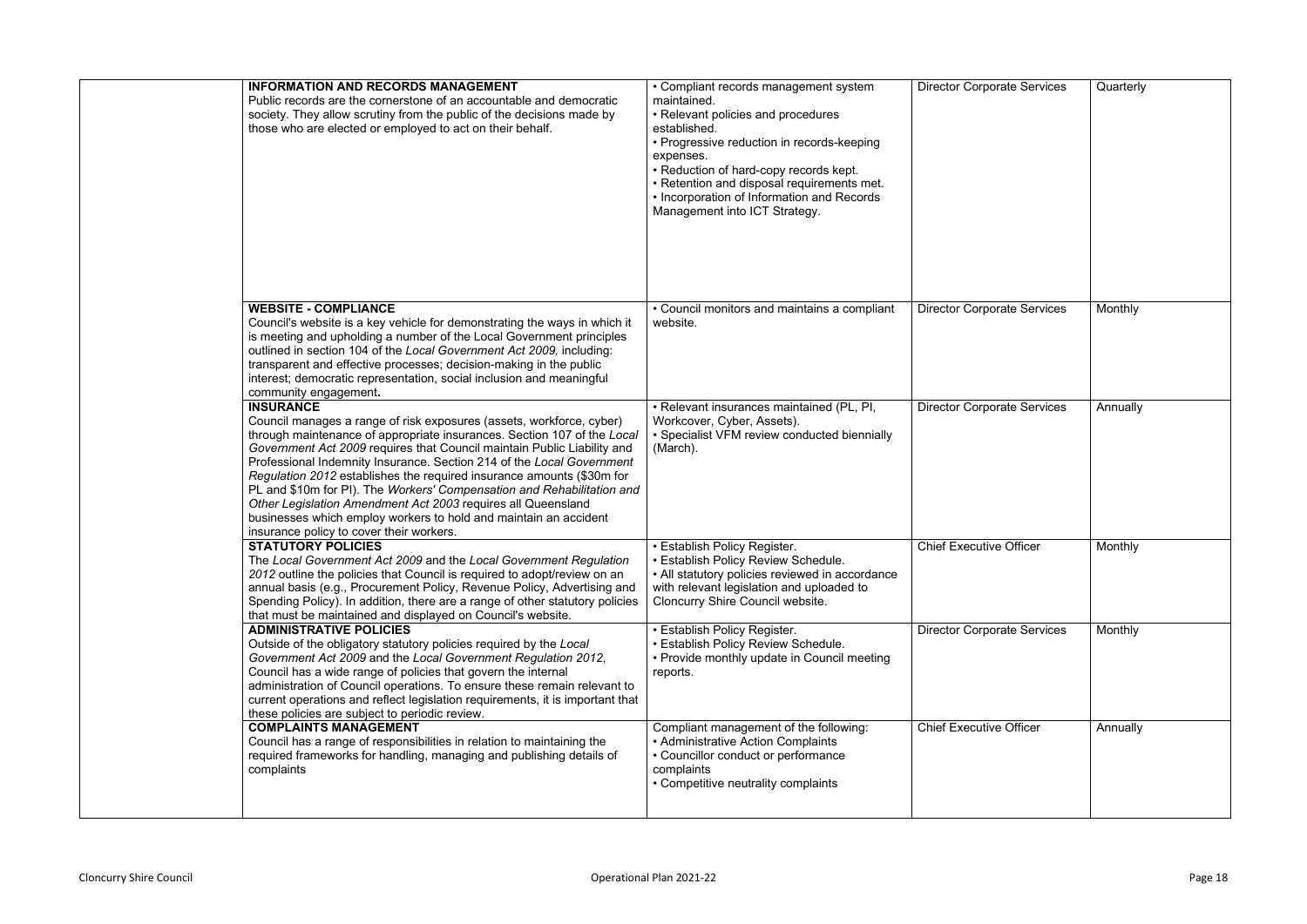|                              | <b>RIGHT TO INFORMATION</b>                                                  | • External audits by QLD Ombudsman and            | <b>Chief Executive Officer</b> | Annually  |
|------------------------------|------------------------------------------------------------------------------|---------------------------------------------------|--------------------------------|-----------|
|                              | Right to Information is the Queensland Government's approach and             | internal audits using relevant checklists (such   |                                |           |
|                              | commitment to provide access to information unless it is contrary to the     | as those provided by DILGP) demonstrate           |                                |           |
|                              | public interest to provide that information. Right to Information aims to:   | compliance;                                       |                                |           |
|                              | - Make more information available;                                           | • Council meets all compliance requirements       |                                |           |
|                              | - Provide equal access to information across all sectors of the community    | related to the RTI Act, PID Act and IP Act        |                                |           |
|                              | - Provide appropriate protection for individuals' privacy.                   |                                                   |                                |           |
|                              | <b>ROAD HIERARCHY POLICY</b>                                                 | • Council budgets for and completes a full        | Director Infrastructure and    | November  |
|                              | The adoption of a Road Hierarchy Policy allows Council to consolidate        | review of its road mapping, ensuring alignment    | Environment                    |           |
|                              | various data/information in a way that satisfies various road-related        | of data in the asset register, the MARS portal    |                                |           |
|                              | regulations. It is also an appropriate document for outlining the service    | and any other relevant system.                    |                                |           |
|                              | levels that Council intends to provide for different categories of road.     | • Council develops a Road Hierarchy Policy        |                                |           |
|                              |                                                                              | that a) satisfies Local Government Act 2009       |                                |           |
|                              | Section 73 Local Government Act 2009 requires that Councils                  | and Local Government Regulation 2012              |                                |           |
|                              | "categorise roads" according to the "surface of the roads".                  | regulatory requirements; b) incorporates          |                                |           |
|                              | Section 74 Local Government Act 2009 requires that Council must              | relevant information/data from the NWQRRTG        |                                |           |
|                              | prepare a map of every road; and a register that shows the category of       | (e.g. identification of LRRS roads, Statement of  |                                |           |
|                              | every road.                                                                  | Intentions for road network etc.); and c) defines |                                |           |
|                              |                                                                              | generic service levels in relation to different   |                                |           |
|                              |                                                                              | categories of roads.                              |                                |           |
|                              | <b>WEBSITE COMPLIANCE</b>                                                    | • Develop a website compliance checklist for      | Director Infrastructure and    | Quarterly |
|                              | The various Acts, Regulations and Guidelines that outline Council's          | water, sewer and waste and review quarterly       | Environment                    |           |
|                              | responsibility in relation to water, sewer and waste management include      | for compliance (e.g., meeting publishing          |                                |           |
|                              | requirements related to publishing certain materials on Council's website.   | requirements for the DWQMP and associated         |                                |           |
|                              |                                                                              | reports, publishing the Waste Reduction and       |                                |           |
|                              |                                                                              | Recycling Plan, publishing Council's Customer     |                                |           |
|                              |                                                                              | Service Standards for water and sewer             |                                |           |
|                              |                                                                              | operations etc.);                                 |                                |           |
|                              | <b>ENVIRONMENTAL HEALTH OFFICER INSPECTIONS</b>                              | • Annual EHO inspection completed                 | Manager Planning and           | Annually  |
|                              | EHOs are tasked with ensuring that all retail food businesses meet their     | • Food licences provided to all businesses who    | Environment                    |           |
|                              | legislative obligations and that all food products sold and consumed are     | met EHO compliance                                |                                |           |
|                              | correctly labelled and safe to eat, including through the conduct of         |                                                   |                                |           |
|                              | inspections and investigations.                                              |                                                   |                                |           |
| HR & WHS systems and         | ORGANISATIONAL CULTURE - LEARNING & DEVELOPMENT                              | • Council reviews and improves its onboarding     | <b>Chief Executive Officer</b> | Quarterly |
| processes drive a culture of | "Council enables and empowers its workforce"                                 | process for new staff: implementation of LMS      |                                |           |
| safety, compliance,          |                                                                              | system (July)                                     |                                |           |
| performance and              | Section 13 of the Local Government Act 2009 identifies the                   | • Development (October) and implementation        |                                |           |
| accountability.              | responsibilities of local government employees. These include the            | (rolling) of training and development plan        |                                |           |
| Council's focus on training  | responsibility to implement the policies and priorities of the local         | across the organisation that enables and          |                                |           |
| and development drives a     | government in a way that promote the effective, efficient and economical     | empowers staff to continually improve in the      |                                |           |
| culture of continual         | management of public resources; excellence in service delivery; and          | delivery of local government services.            |                                |           |
| improvement.                 | continual improvement. To drive these outcomes, it is important that         |                                                   |                                |           |
|                              | Council's onboarding and training/education programs enable and              |                                                   |                                |           |
|                              | empower staff to do their jobs well.                                         |                                                   |                                |           |
|                              | <b>ORGANISATIONAL CULTURE - WHS</b>                                          | • Council reviews, adopts and implements a        | <b>Chief Executive Officer</b> | Quarterly |
|                              | "Council cares for and looks after its workforce. Council staff care for and | Safety Management Plan.                           |                                |           |
|                              | look after each other."                                                      | • Council allocates an appropriate budget and     |                                |           |
|                              |                                                                              | resources to meet WHS requirements.               |                                |           |
|                              | Council has a broad range of WHS responsibilities as outlined in the         | • Annual and Monthly WHS Action Plans             |                                |           |
|                              | Work Health & Safety Act 2011 and associated Codes of Practice (e.g.,        | developed and adopted.                            |                                |           |
|                              | Confined Spaces, Demolition Work, Excavation Work, First Aid in the          | • Adoption and implementation of digital WHS      |                                |           |
|                              | Workplace, Traffic Management etc.). These responsibilities apply across     | platform.                                         |                                |           |
|                              | all levels of the organisation, to all Council staff and to the various      |                                                   |                                |           |
|                              | contractors that operate under Council's PCBU banner.                        |                                                   |                                |           |